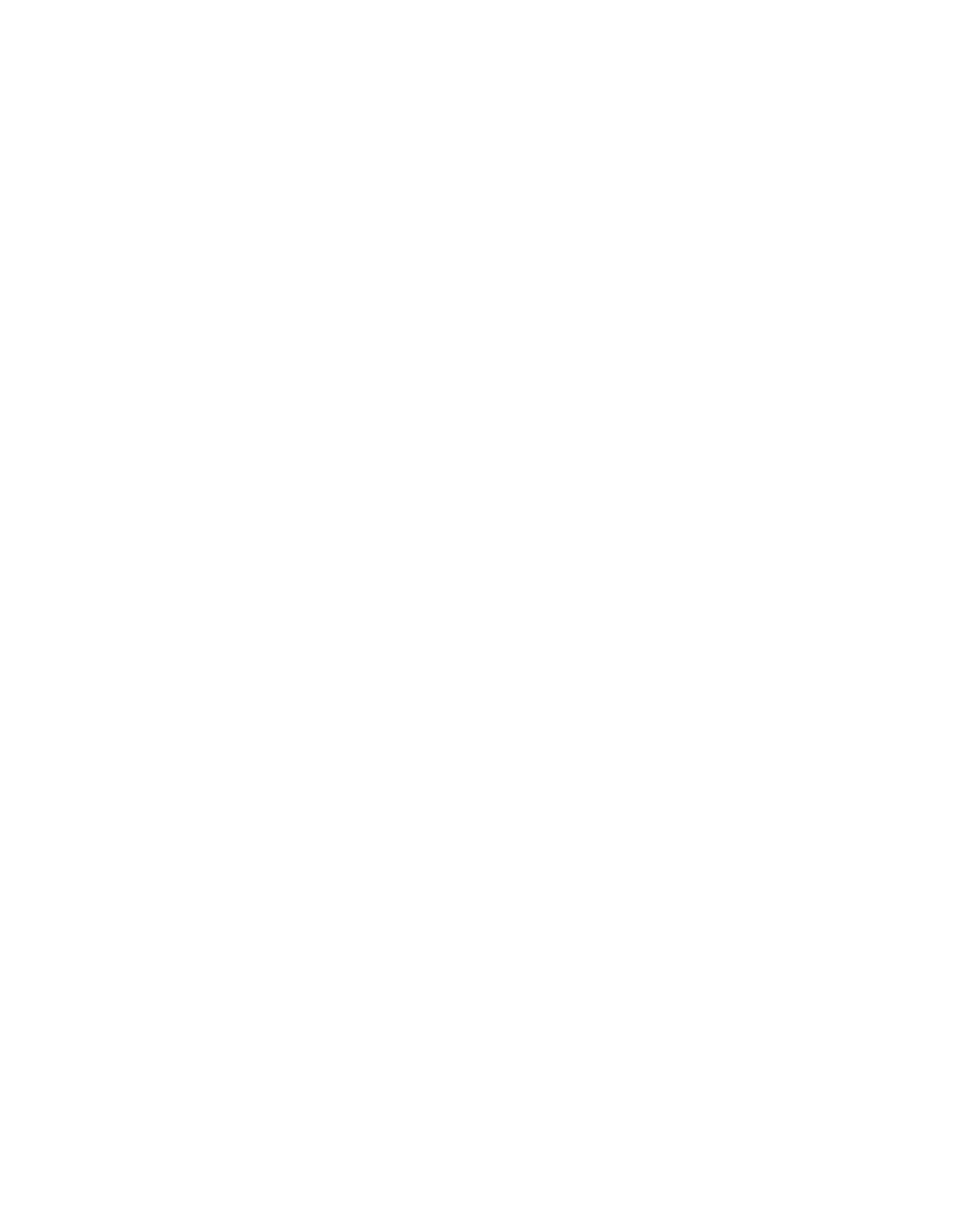

Pittsburgh, PA 15213-3890

# **Maintaining Transactional Context: A Model Problem**

CMU/SEI-2001-TR-012 ESC-TR-2001-012

Daniel Plakosh Santiago Comella-Dorda Grace Alexandra Lewis Patrick R.H. Place Robert C. Seacord

*August 2001*

**COTS-Based Systems**

Unlimited distribution subject to the copyright.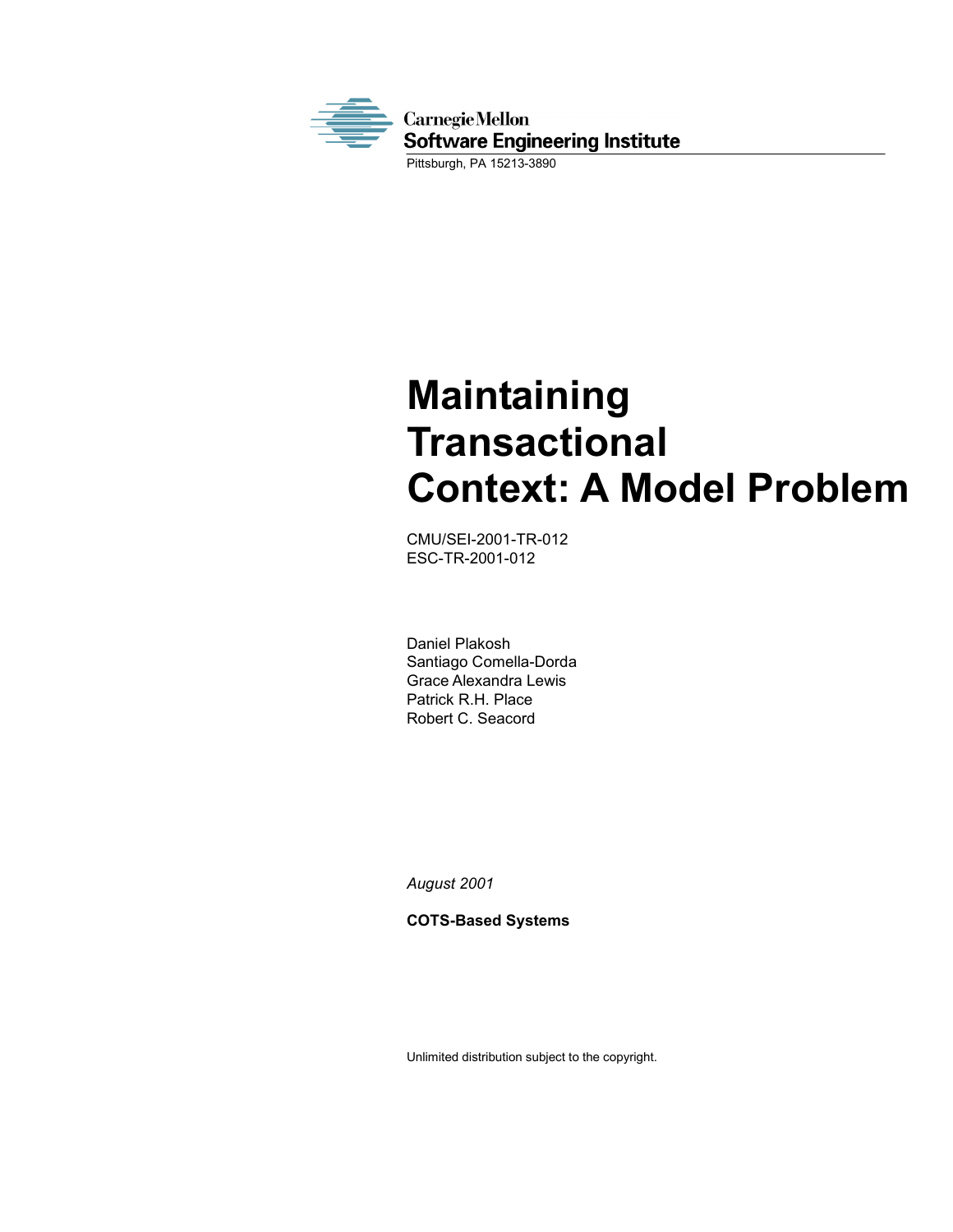This report was prepared for the

SEI Joint Program Office HQ ESC/DIB 5 Eglin Street Hanscom AFB, MA 01731-2116

The ideas and findings in this report should not be construed as an official DoD position. It is published in the interest of scientific and technical information exchange.

FOR THE COMMANDER

Norton & Compton

Norton L. Compton, Lt Col., USAF SEI Joint Program Office

This work is sponsored by the U.S. Department of Defense. The Software Engineering Institute is a federally funded research and development center sponsored by the U.S. Department of Defense.

Copyright 2001 by Carnegie Mellon University.

NO WARRANTY

THIS CARNEGIE MELLON UNIVERSITY AND SOFTWARE ENGINEERING INSTITUTE MATERIAL IS FURNISHED ON AN "AS-IS" BASIS. CARNEGIE MELLON UNIVERSITY MAKES NO WARRANTIES OF ANY KIND, EITHER EXPRESSED OR IMPLIED, AS TO ANY MATTER INCLUDING, BUT NOT LIMITED TO, WARRANTY OF FITNESS FOR PURPOSE OR MERCHANTABILITY, EXCLUSIVITY, OR RESULTS OBTAINED FROM USE OF THE MATERIAL. CARNEGIE MELLON UNIVERSITY DOES NOT MAKE ANY WARRANTY OF ANY KIND WITH RESPECT TO FREEDOM FROM PATENT, TRADEMARK, OR COPYRIGHT INFRINGEMENT.

Use of any trademarks in this report is not intended in any way to infringe on the rights of the trademark holder.

Internal use. Permission to reproduce this document and to prepare derivative works from this document for internal use is granted, provided the copyright and "No Warranty" statements are included with all reproductions and derivative works.

External use. Requests for permission to reproduce this document or prepare derivative works of this document for external and commercial use should be addressed to the SEI Licensing Agent.

This work was created in the performance of Federal Government Contract Number F19628-00-C-0003 with Carnegie Mellon University for the operation of the Software Engineering Institute, a federally funded research and development center. The Government of the United States has a royalty-free government-purpose license to use, duplicate, or disclose the work, in whole or in part and in any manner, and to have or permit others to do so, for government purposes pursuant to the copyright license under the clause at 252.227-7013.

For information about purchasing paper copies of SEI reports, please visit the publications portion of our Web site (http://www.sei.cmu.edu/publications/pubweb.html).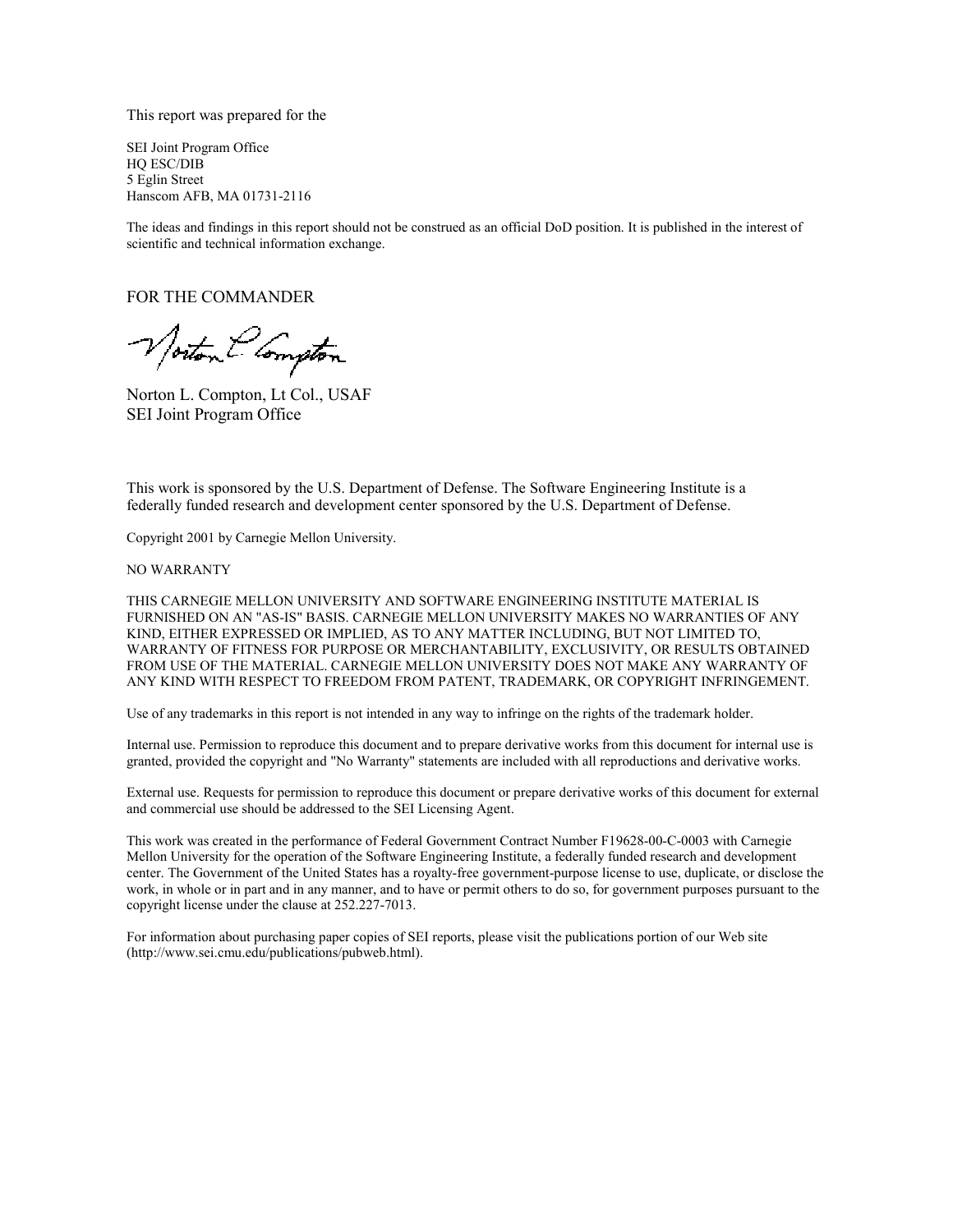# **Table of Contents**

|             | <b>Abstract</b>                |                     |                                   | vii            |
|-------------|--------------------------------|---------------------|-----------------------------------|----------------|
| 1           |                                | <b>Introduction</b> |                                   | 1              |
|             | 1.1                            | Model Problems      | 1                                 |                |
|             | 1.2                            | Case Study          |                                   | $\overline{2}$ |
| $\mathbf 2$ |                                |                     | <b>Contingency Planning</b>       | 7              |
|             | <b>MQSeries</b><br>2.1         |                     |                                   | $\overline{7}$ |
|             | $2.2\,$                        |                     | <b>Object Transaction Service</b> | 8              |
|             | 2.3<br>Oracle Pro*COBOL        |                     | 9                                 |                |
|             |                                | 2.4 Net Express     |                                   | 9              |
|             |                                |                     | 2.4.1 Wrapping COBOL Code         | 9              |
|             |                                |                     | 2.4.2 Calling Java from COBOL     | 10             |
| 3           |                                |                     | <b>Model Problem Definition</b>   | 13             |
| 4           |                                |                     | <b>Model Problem Solution</b>     | 15             |
|             | 4.1                            |                     | Design of the Model Solution      | 15             |
|             | 4.2                            |                     | Installing the EJB Server         | 17             |
|             |                                |                     | 4.3 EJB Bean Deployment           | 17             |
|             | 4.4                            |                     | Building the Test Adapter         | 18             |
| 5           | <b>Evaluation</b>              |                     |                                   | 25             |
| 6           |                                |                     | <b>Legacy System Assumptions</b>  | 27             |
|             | 6.1                            |                     | MicroFocus COBOL                  | 27             |
|             | 6.2                            |                     | <b>Java Transaction Service</b>   | 28             |
|             | 6.3                            | <b>JDBC</b>         |                                   | 28             |
|             |                                | 6.4 SQL             |                                   | 28             |
| 7           | <b>Summary and Conclusions</b> |                     |                                   | 29             |
|             | <b>Appendix A</b>              |                     |                                   | 31             |
|             | <b>References</b>              |                     |                                   | 33             |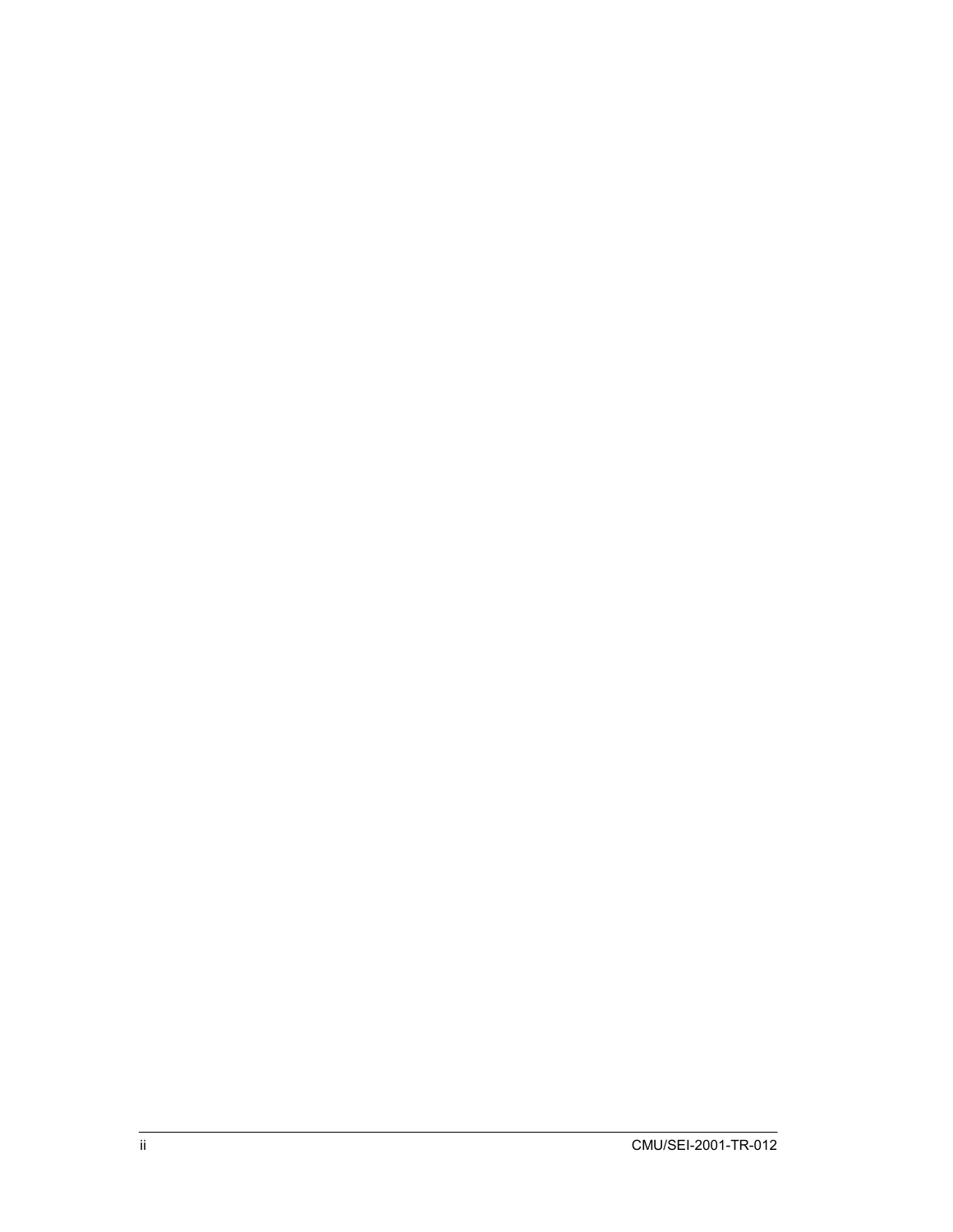# **List of Figures**

|           | Figure 1: RSS Modernization                                                  | 3  |  |
|-----------|------------------------------------------------------------------------------|----|--|
|           | Figure 2: The Operational System During Modernization 3                      |    |  |
|           | Figure 3: Sequence Diagram Showing Transaction Update<br>of Database Records | 4  |  |
| Figure 4: | Queue-Based Communication Using MQSeries 7                                   |    |  |
|           | Figure 5: Contigency Plan                                                    | 10 |  |
|           | Figure 6: Initial Architecture                                               | 16 |  |
|           | Figure 7: Model Solution Architecture                                        | 16 |  |
|           | Figure 8: Java Integer Code                                                  | 20 |  |
|           | Figure 9: COBOL Integer Code                                                 | 20 |  |
|           | Figure 10: Expanded Integer Java Code                                        | 21 |  |
|           | Figure 11: Expanded Integer Cobol Code                                       | 22 |  |
|           | Figure 12: Error Return From Test Adapter                                    | 23 |  |
|           | Figure 13: Statement Causing Error                                           | 23 |  |
|           | Figure 14: Missing Class Path Values                                         | 23 |  |
|           | Figure 15: Java Proxy                                                        | 27 |  |
|           | Figure 16: Transaction Demarcation Using JTS                                 | 28 |  |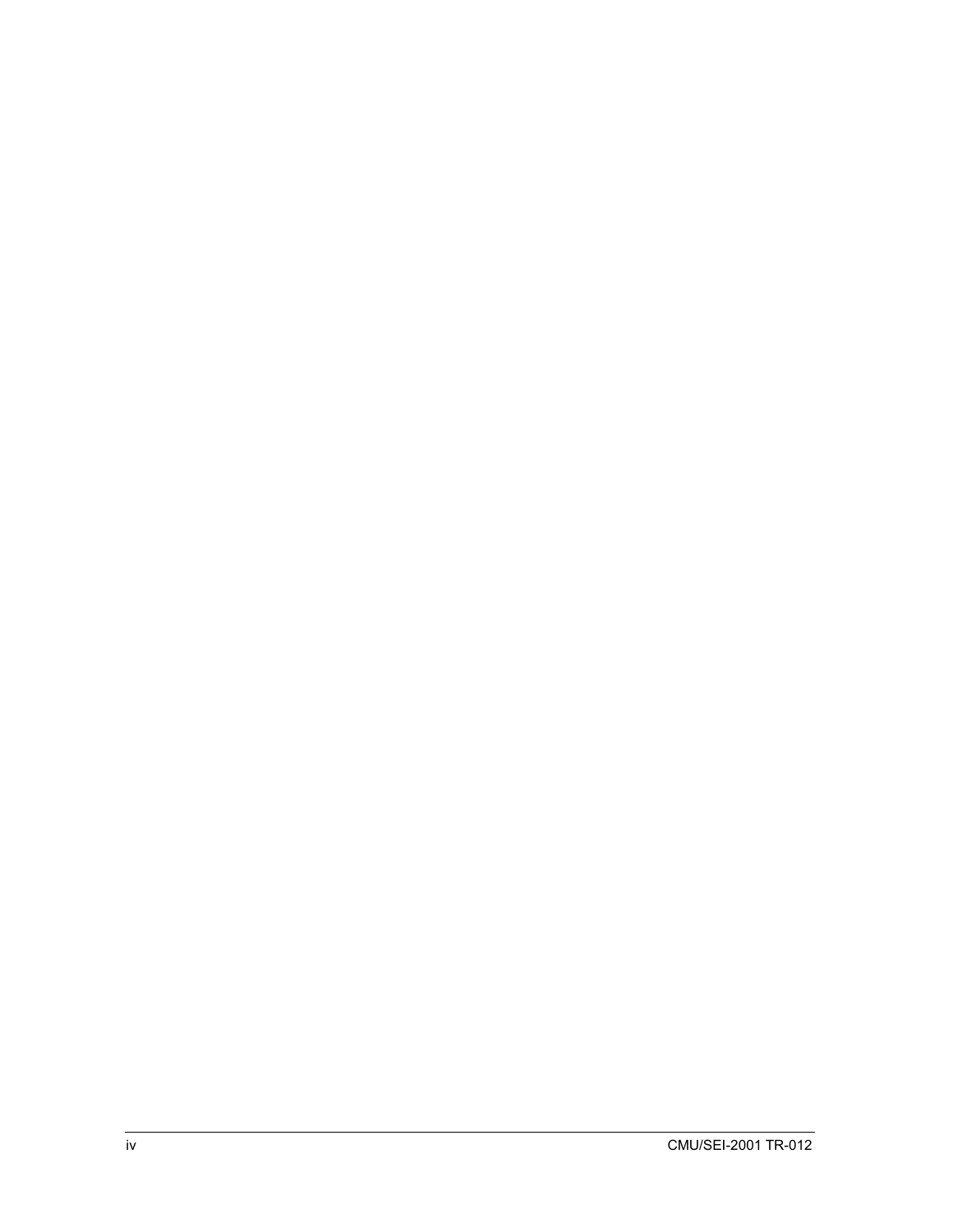# **List of Tables**

[Table 1: Java COBOL Mapping 19](#page-30-0)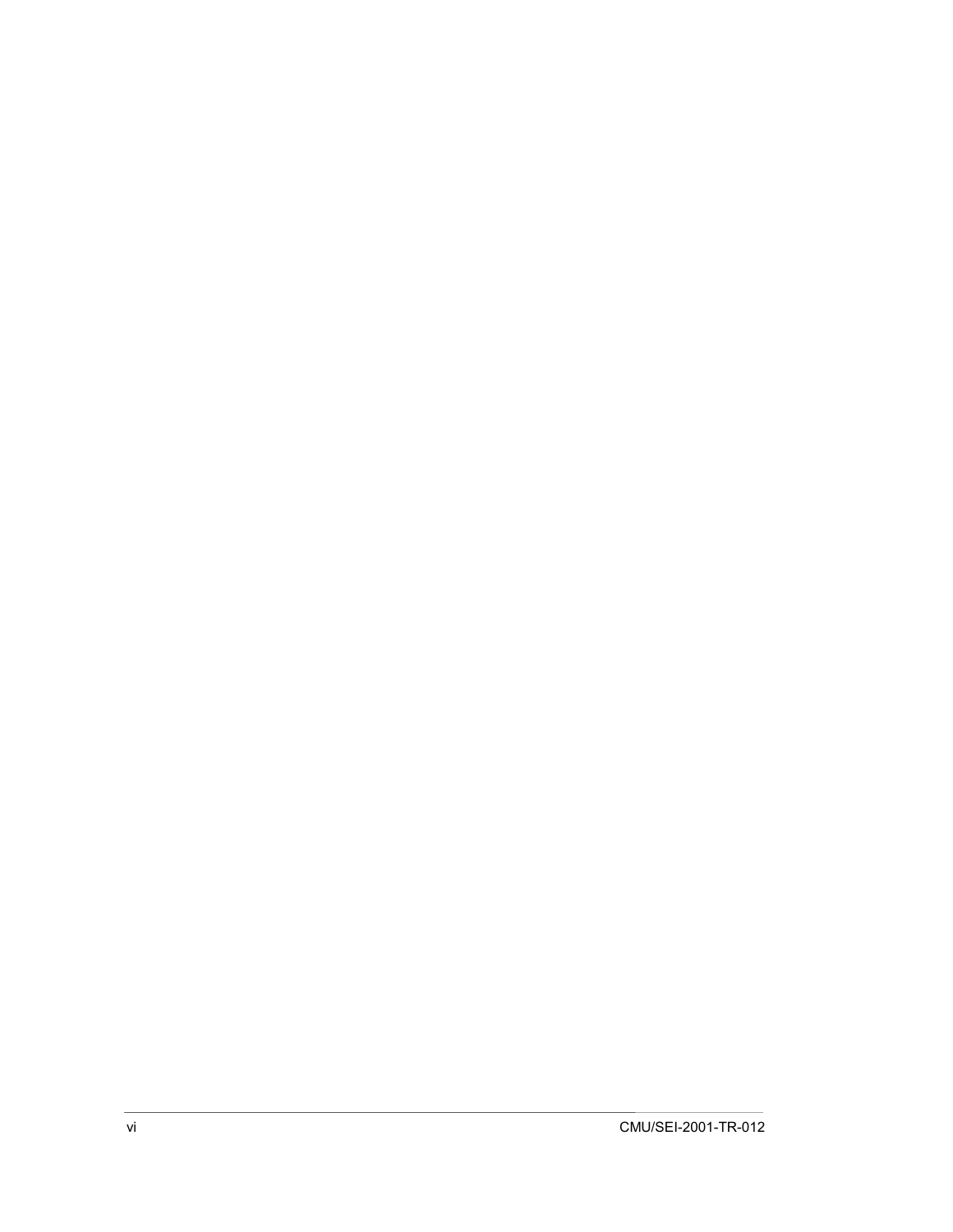# <span id="page-10-0"></span>**Abstract**

Due to their size and complexity, modernizing enterprise systems often requires that new functionality be developed and deployed incrementally. As modernized functionality is deployed incrementally, transactions that were processed entirely in the legacy system may now be distributed across both legacy and modernized components.

In this report, we investigate the construction of adapters for a modernization effort that can maintain a transactional context between legacy and modernized components. One technique that is particularly useful in technology and product evaluations is the use of model problems—focused experimental prototypes that reveal technology/product capabilities, benefits, and limitations in well-bounded ways.

This report describes a model problem used to verify that a mechanism for maintaining a transactional context between legacy and modernized components exists and could be used to support the modernization of a legacy system. In this report, we describe a model problem constructed to verify the feasibility of building this mechanism. We also discuss the results of our investigation including the problems we encountered during the construction of the model problem and workarounds that were discovered.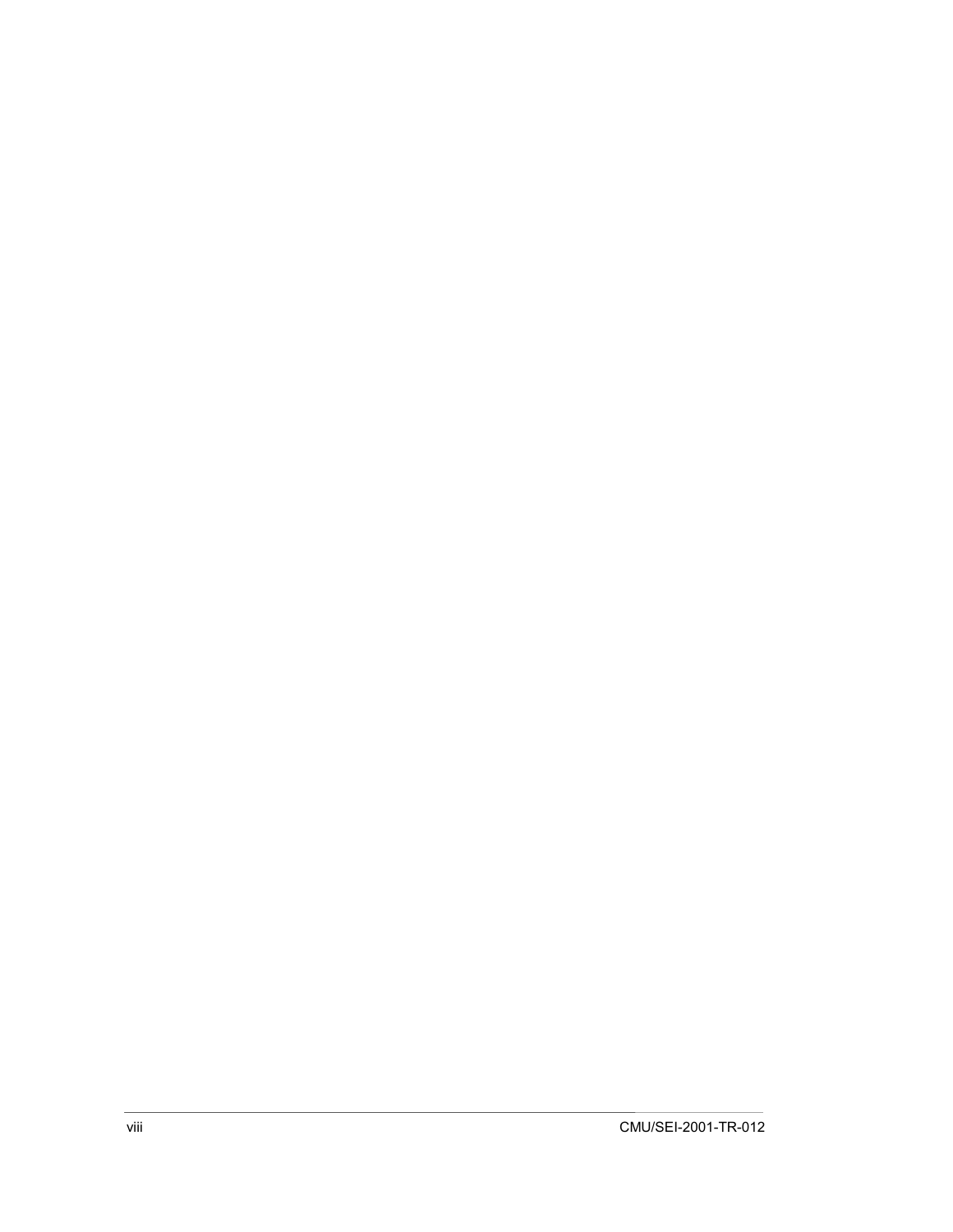# <span id="page-12-0"></span>**1 Introduction**

Due to their size and complexity, modernizing enterprise systems often requires that new functionality be developed and deployed incrementally. As modernized functionality is deployed incrementally, transactions that were processed entirely in the legacy system may now be distributed across both legacy and modernized components. Identifying and validating a design solution to this problem is a prerequisite to the overall modernization effort.

Our approach to identifying and validating design solutions involves the use of model problems—focused experimental prototypes that reveal technology/product capabilities, benefits, and limitations in well-bounded ways. Model problems are used to reduce design risk. However, no amount of modeling short of building the actual system can completely eliminate design risk. Therefore, the designer must be satisfied with achieving a degree of certainty in the design approach.

### <span id="page-12-1"></span>**1.1 Model Problems**

The use of model problems is a component-based software engineering technique described by Wallnau et al. [Wallnau 01].

A *model proble*m is actually a description of the design context. The overall process consists of the following steps, which are executed in sequence. There are two roles defined by the process: the *architect* and the *engineer*. The architect is the overall technical lead on the project who makes overall design decisions. The engineer is a designer who is tasked by the architect to execute the model problem.

- 1. The architect and engineer identify a *design question*. This question initiates the model problem and refers to an unknown that is expressed as a hypothesis.
- 2. The architect and engineer define the *a priori evaluation criteria*. These criteria describe how the model solution will be shown to support or contradict the hypothesis.
- 3. The architect and engineer define the *implementation constraints.* These constraints specify the fixed (i.e., inflexible) part of the design context that governs the implementation of the model solution. These constraints might include things such as platform requirements, component versions, and business rules.
- 4. The engineer produces a *model solution* situated in the design context. The model solution is a minimal spanning application that uses only those features of a component (or components) that are necessary to support or contradict the hypothesis.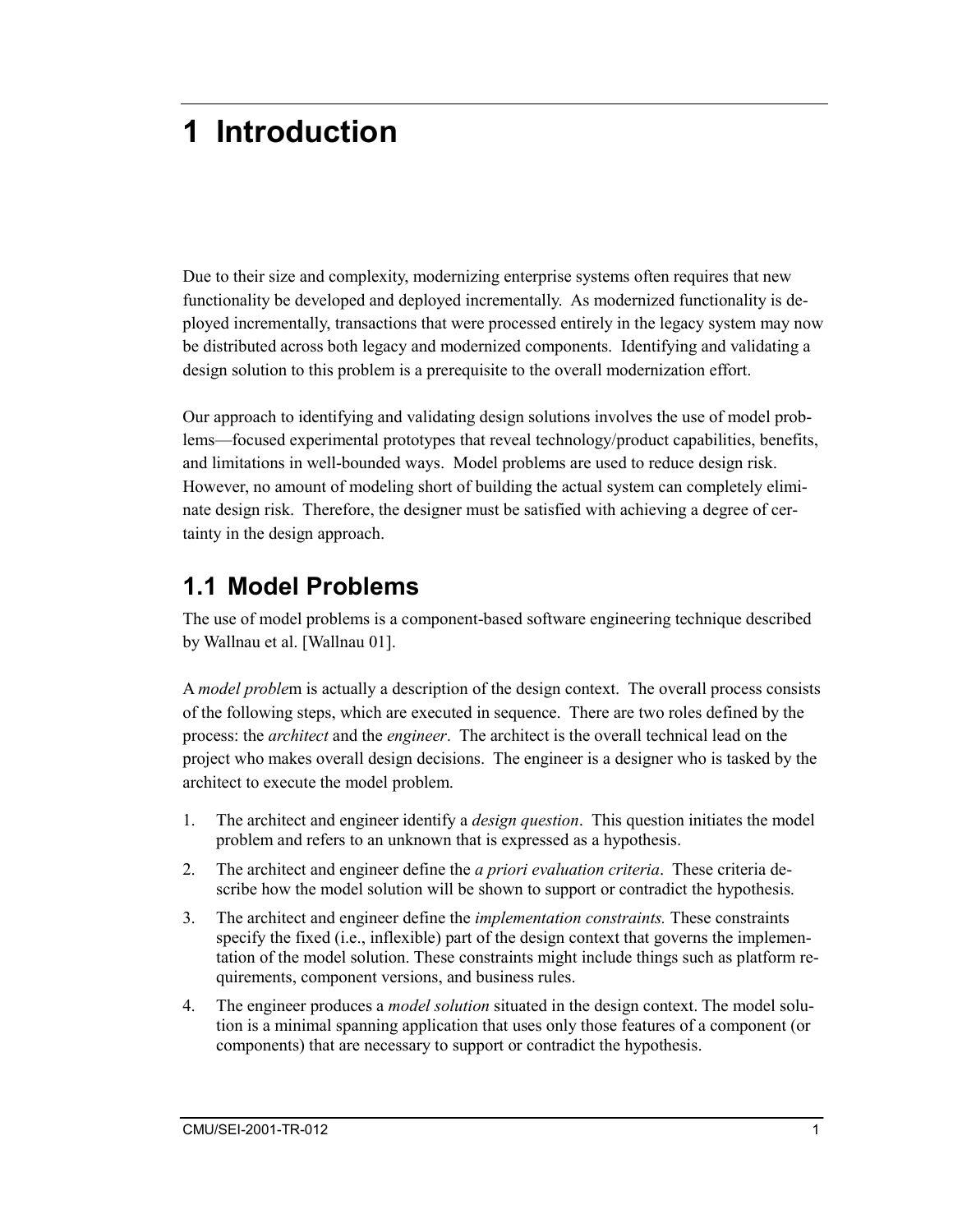- 5. The engineer identifies *a posteriori evaluation criteria*. These evaluation criteria include the *a priori* criteria plus criteria that are discovered as a by-product of implementing the model solution.
- 6. Finally, the architect evaluates the model solution against the *a posteriori* criteria. The evaluation may result in the design solution being rejected or adopted, but often leads to the generation of new design questions that must be resolved in a similar fashion.

### <span id="page-13-0"></span>**1.2 Case Study**

This report focuses on a particular case study, which provides the context for the model problem. This case study involves the modernization of a large Retail Supply System (RSS) for a major U.S. retailer. The RSS consists of approximately 2 million lines of MicroFocus COBOL code running on a Solaris workstation. Data is stored in an Oracle 8i database. However, the overall architecture of the system has remained largely unchanged over 30 years, resulting in a system that is extremely brittle and difficult to maintain. (Comella-Dorda et al. provide a relevant description of an information system life cycle [Dorda 00]). As a result, the decision was made to modernize the RSS to a Java 2 Enterprise Edition (J2EE) platform. In particular, the modernized system will consist of Enterprise JavaBeans (EJBs) written in the Java programming language and deployed on an EJB application server.

Figure 1 shows an overview of the RSS modernization process. Initially the system consists completely of legacy COBOL code. At the completion of each increment, the percentage of legacy code decreases while the percentage of modernized code increases. Eventually, the system is completely modernized. Dependencies between legacy and modernized code require adapters to map between legacy and modernized system components.



Ongoing operations

<span id="page-13-1"></span><u>.</u>

<span id="page-13-2"></span><sup>™</sup> Enterprise JavaBeans is a trademark of Sun Microsystems, Inc.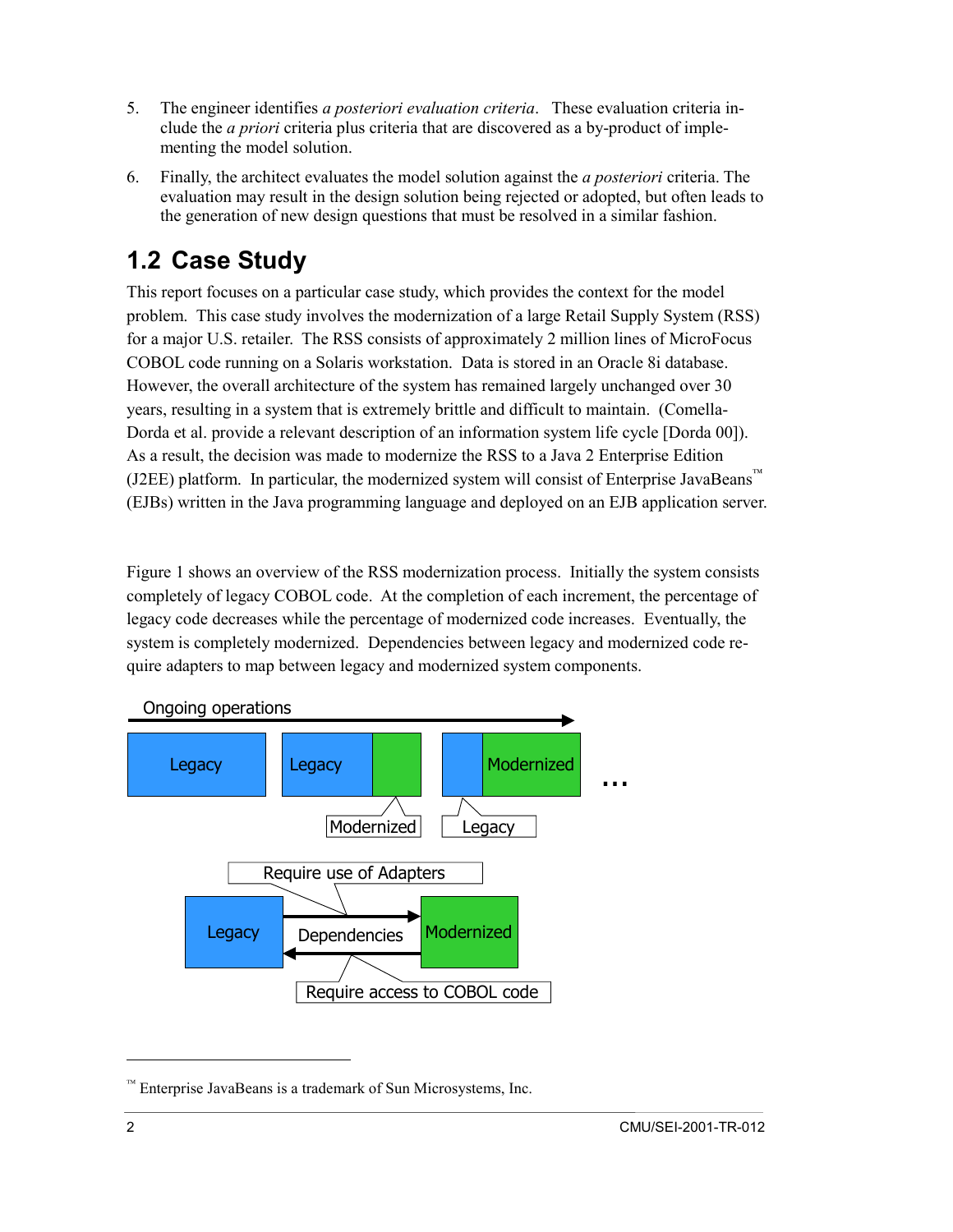#### *Figure 1: RSS Modernization*

The modernization process consists of replacing legacy program elements with functionally equivalent EJBs. These beans are then deployed on a J2EE platform, in this case, the Web-Sphere application server developed by IBM.

As modernized functionality is deployed incrementally, transactions that were processed en[tirely in C](#page-14-0)OBOL may now be distributed across both legacy and modernized components. Figure 2 shows the system after the incremental deployment of some modernized components. Apparent in this illustration is the fact that both the legacy COBOL code and modernized EJBs may update or access the database.

<span id="page-14-0"></span>

*Figure 2: The Operational System During Modernization*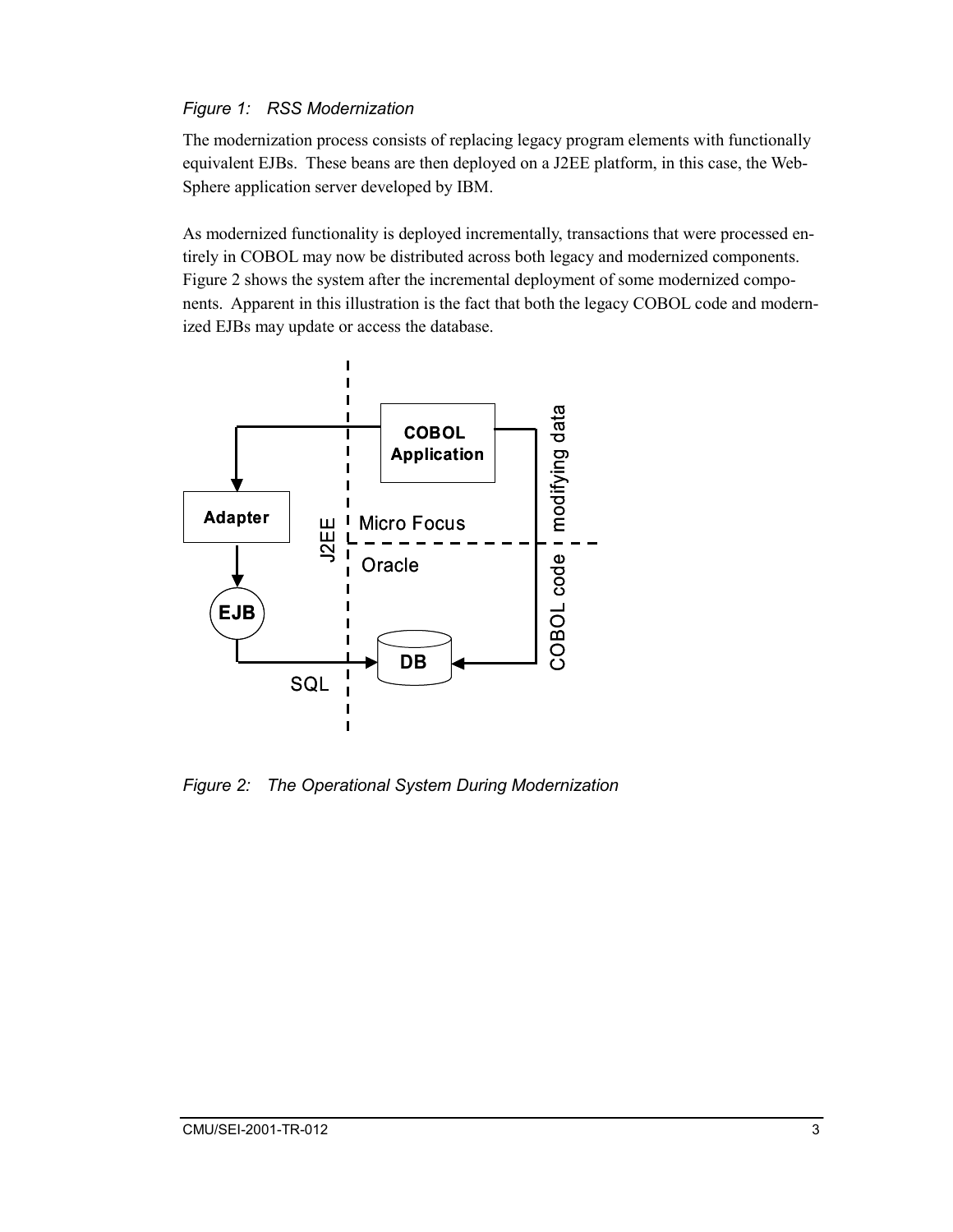An updated operation involving both legacy code and modern components is shown in the sequence diagram illustrated in Figure 3. In this diagram, the legacy COBOL module updates Table 2 by means of a SQL UPDATE. The COBOL module then invokes a method in a modernized component via an adapter that results in a SQL UPDATE to Table 1. Because the RSS modernization strategy is to maintain records in a single Oracle 8i database, there is no need to support two-phase commit in this scenario.<sup>1</sup>

To perform these updates within a transactional context, it is necessary to start and commit the transaction. Some scenarios might suggest that we alternately start or commit transactions in either the legacy or modernized components, but for simplicity we will assume that transactions are always started and committed from the legacy COBOL system.

<span id="page-15-0"></span>



The problem we now face is how to maintain transactional integrity across the COBOL-to-EJB interface.

1

<span id="page-15-1"></span> $1$  Transaction managers and resource managers use the two-phase commit (2PC) protocol with presumed roll back. That is, if something goes wrong, the transaction and resource managers involved in the transaction will always attempt to roll back their portions of the transaction. In Phase One, the prepare phase, the transaction manager asks all resource managers if they are ready and able to commit a transaction. If a resource manager responds negatively, it will automatically roll back any work it performed on behalf of the transaction and discard any knowledge it had of the transaction. In Phase Two, the commit phase, the transaction manager determines if there are any negative replies, and if so, instructs all resource managers to roll back. If all replies are positive, it will instruct the resource managers to commit.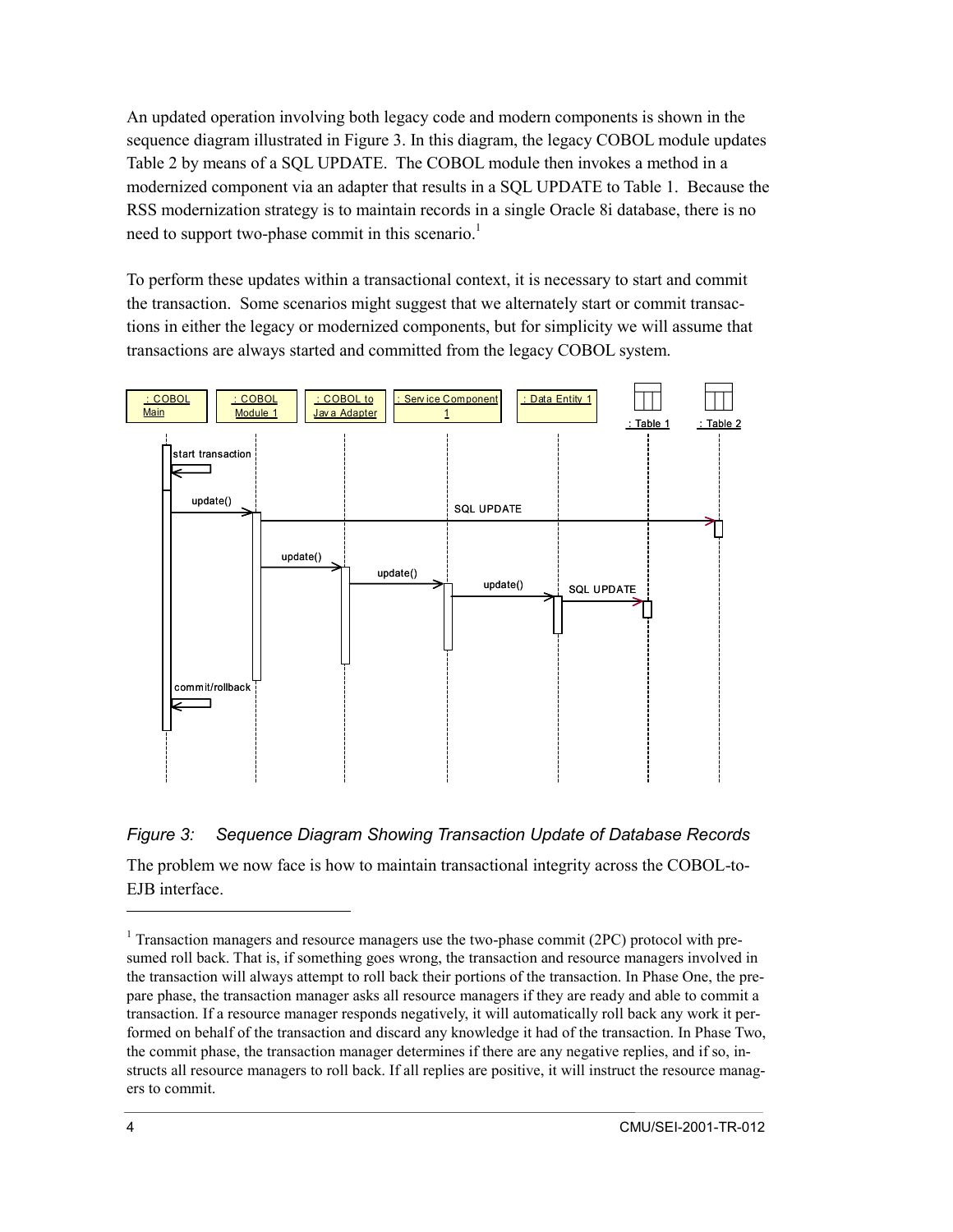There are several possible solutions, which we present in Section [2.](#page-18-0)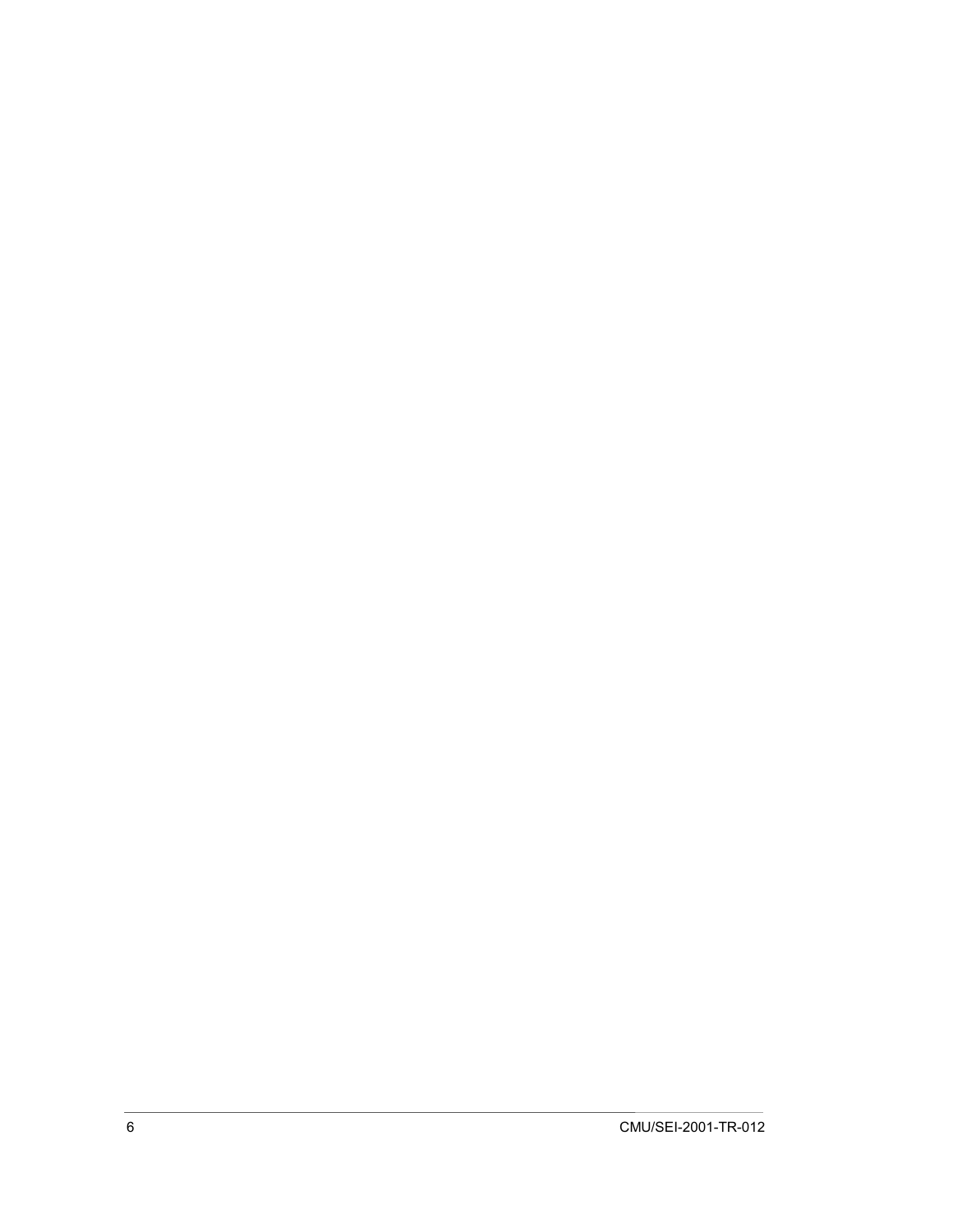# <span id="page-18-0"></span>**2 Contingency Planning**

A fundamental tenement of component-based software engineering is *contingency-based design*. Simply put, contingency-based design allows for multiple design options to be pursued in parallel. This is critical when dealing with commercial components, as the implementations of these components are typically opaque to the architect, and their evolution is driven by the marketplace.

There are a number of possible design options that can be used to maintain the transactional context between the legacy COBOL system and the modernized system. Each of these contingencies is considered in this section of the report, along with our initial evaluation of the feasibility of each solution.

### <span id="page-18-1"></span>**2.1 MQSeries**

Existing modernization plans for the RSS assumed the use of MQSeries as a communication mechanism between the legacy COBOL and modernized EJB systems. MQSeries is an IBM product that provides asynchronous communications and uses independent queues to relay messages between communicating processes as shown in [Figure 4.](#page-18-2)



<span id="page-18-2"></span>*Figure 4: Queue-Based Communication Using MQSeries*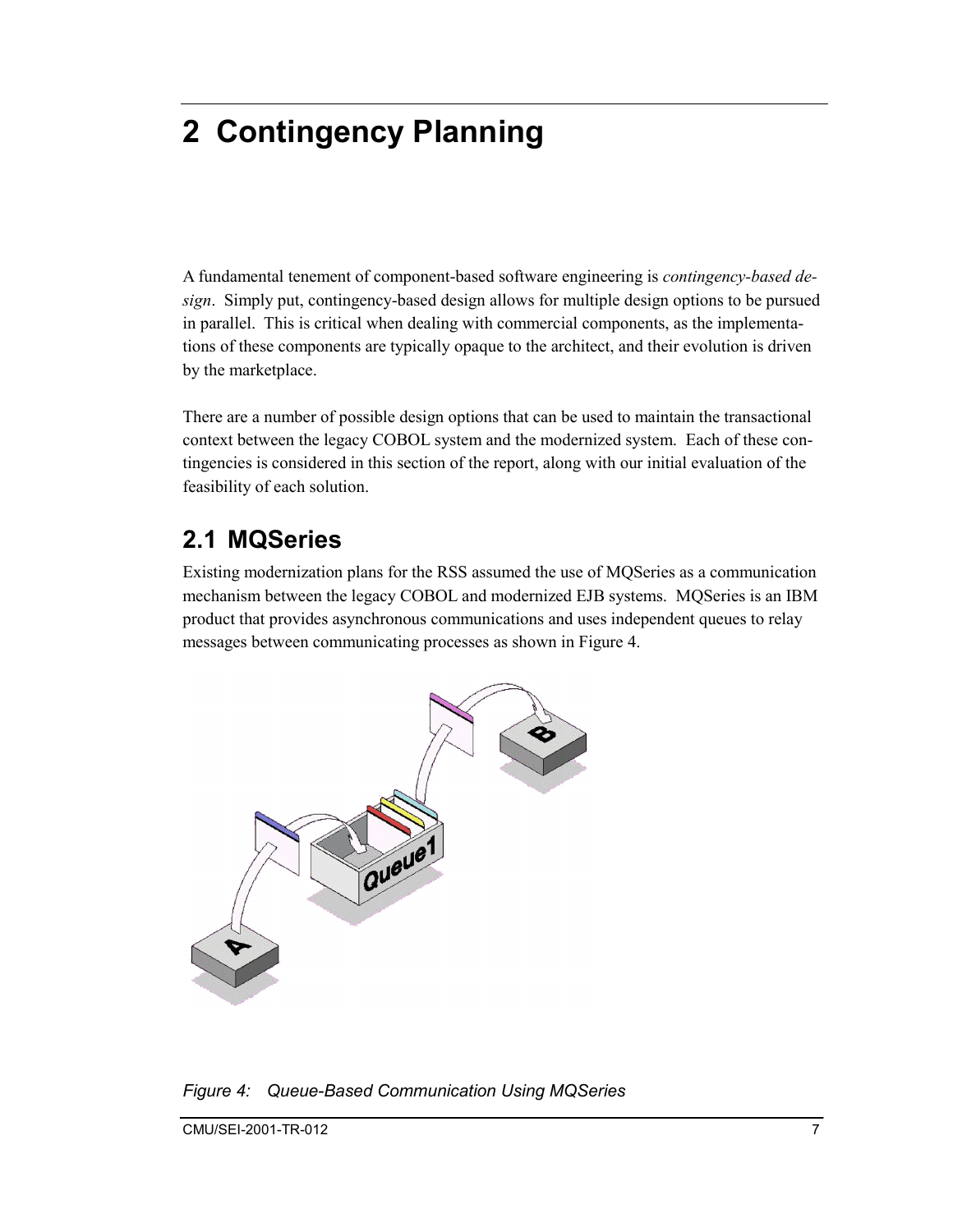MQSeries has some potential problems with respect to supporting transactions; in its current release, integration between MQSeries and WebSphere is limited. However, IBM claims that these products will be further integrated in the next release of WebSphere (Version 4.0) due out in the fall of 2001. However, even this future target state has severe limitations that can best be illustrated in an example. We assume that process A in [Figure 4](#page-18-2) represents the legacy system code written in MicroFocus COBOL and that B represents a modernized component developed as an EJB and deployed in the WebSphere application server. Queue1 is an input queue for the modernized component. The legacy code is passing a message via MQSeries to the modernized component to perform a function. We also assume that this function needs to be accomplished as part of a transaction. To do this, the MicroFocus COBOL program element will need to start a transaction and pass a message. In the planned Version 4 release of WebSphere, MQSeries will be able to maintain a transactional context through delivery of the message to the remote queue. However, once the EJB component removes the message from the queue, the transaction context is no longer maintained. This means that any database operations performed by the EJB component will take place outside of the transaction context.

We did not develop MQSeries further as a model problem solution due to this limitation in transaction propagation, although we maintained this option as a possible design contingency in case an asynchronous, message-oriented approach became a requirement.

### <span id="page-19-0"></span>**2.2 Object Transaction Service**

Object Transaction Service (OTS) is a distributed transaction-processing service specified by the Object Management Group (OMG). This specification extends the CORBA model and defines a set of interfaces to perform transaction processing across multiple CORBA objects. CORBA uses the Internet Inter-ORB Protocol (IIOP) as an interoperable protocol for communication between distributed objects.

As of the EJB Version 1.1 specification, the Remote Method Invocation (RMI) over IIOP has become the standard mechanism for supporting communication between a client and EJBs, and between EJB containers. IIOP is well suited for this purpose as it supports the propagation of both a transaction and security context. The WebSphere product, in particular, has been built around ComponentBroker ORB developed by IBM, even prior to the release of the EJB Version 1.1 specification.

To use OTS as a solution, we would need to find COBOL language bindings to a CORBA and OTS implementation. Optimally, if ComponentBroker had a MicroFocus COBOL interface, we could be fairly confident that this product would work in our target environment.

Although this approach appears to have potential, we had difficulty identifying a MicroFocus COBOL CORBA binding. A possible workaround was to use a Java CORBA binding, accessed through a MicroFocus COBOL-to-Java language interface. However, we decided not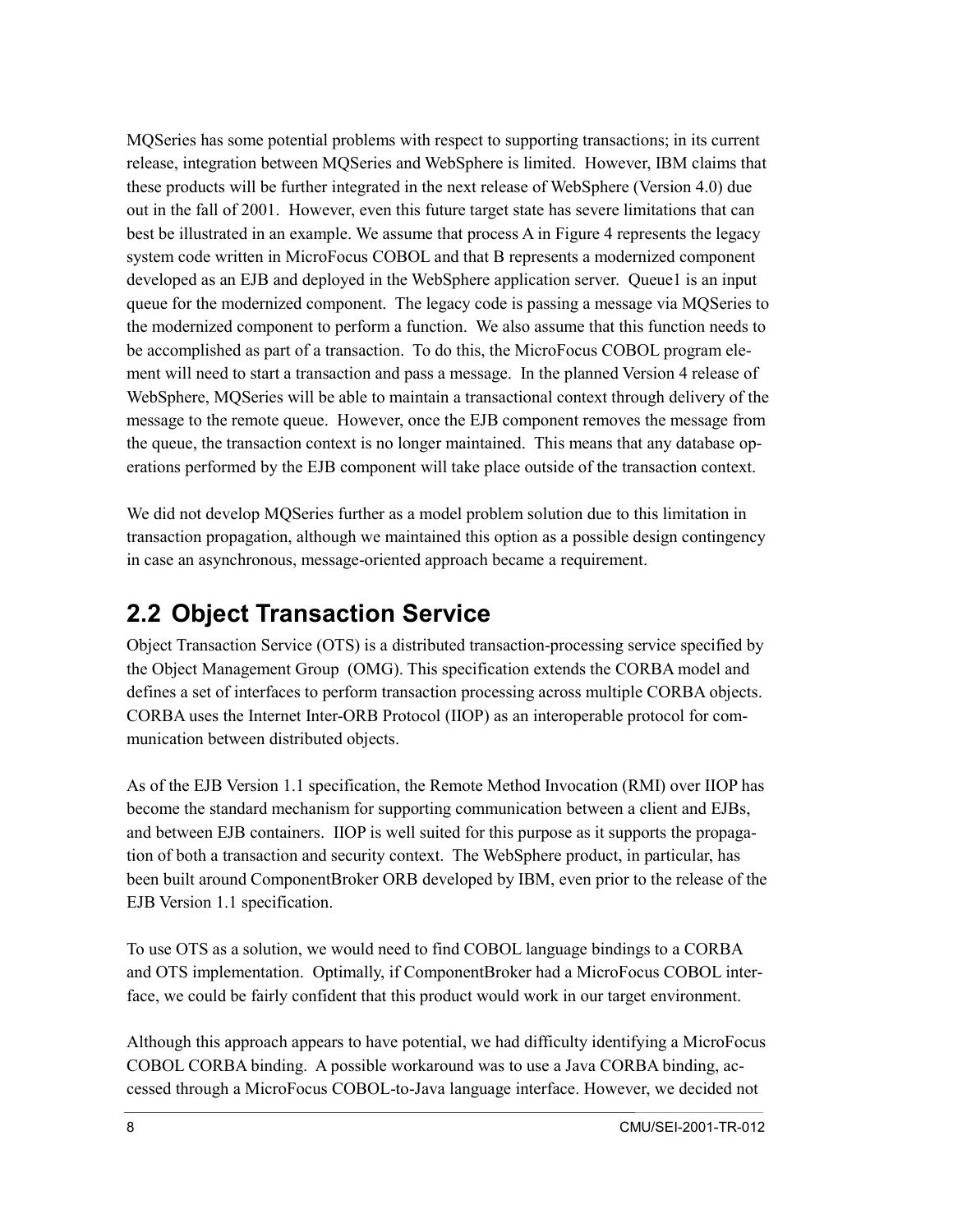to develop an OTS model problem at this time, but maintained it as a potentially viable design contingency.

# <span id="page-20-0"></span>**2.3 Oracle Pro\*COBOL**

The Pro\*COBOL precompiler is a programming tool that supports embedded SQL statements in high-level programming languages. This precompiler accepts the program as input, translates the embedded SQL statements into standard Oracle runtime library calls, and generates a source program that can be compiled, linked, and executed.

Although Pro\*COBOL claims to be compatible with the MicroFocus Object COBOL Version 4.0 for 32-bit Windows® NT/95 compilers, it does not provide a solution for transaction management. Pro\*COBOL is used primarily to preserve business logic in legacy COBOL programs when data is migrated to an Oracle database. Pro\*COBOL supports transactions in embedded SQL statements, but does not solve the problem of maintaining a transactional context between legacy and modernized components. As a result, we eliminated this contingency as a possible design solution.

# <span id="page-20-1"></span>**2.4 Net Express**

MicroFocus Net Express® is an integrated development environment (IDE) for developing procedural COBOL/Object COBOL-based applications. Net Express supports mixed-language programming support for procedural COBOL, Object COBOL, and Java mixed-language programming, as well as WebSphere distributed-transaction technologies.

In supporting mixed-language programs, Net Express supports calling Java code from MicroFocus COBOL as well as calling MicroFocus COBOL from Java code. In particular, Net Express supports wrapping MicroFocus COBOL within an EJB. Potentially, each approach to supporting mixed-language programs could be used, so we examined each in turn.

### <span id="page-20-2"></span>**2.4.1 Wrapping COBOL Code**

Wrapping COBOL code within EJBs would allow the system to be migrated quickly to a J2EE environment, although clearly not one consisting of 100% pure Java code. To implement this approach, each legacy program element must be wrapped as an EJB, and all the internal calls must be converted to invoke the new Java methods—requiring the COBOL code inside the Java code to call Java again. There are several apparent consequences to this approach:

1. Turning legacy program elements into EJBs guarantees that the legacy architecture is maintained, as the decomposition of the system remains constant and the calls between

1

<span id="page-20-3"></span><sup>®</sup> Windows is a registered trademark of Microsoft Corporation.

<span id="page-20-4"></span>MicroFocus Net Express is a registered trademark of MERANT.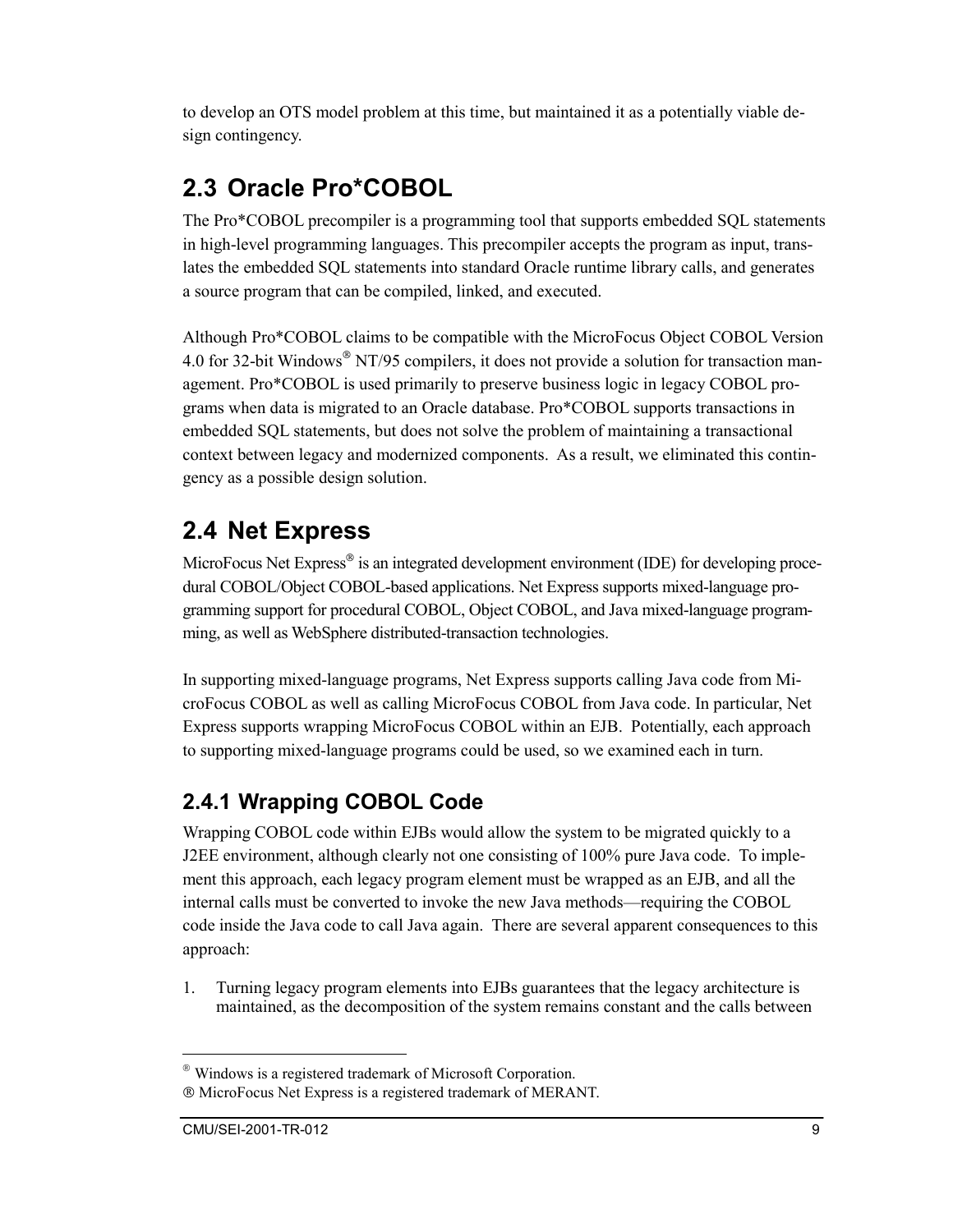modules remain the same. As a result, this approach is incompatible with the RSS desire to migrate to a new target architecture.

- 2. The majority of the modernized system, in particular the business logic, is still implemented in COBOL. This means that any maintenance problems that existed will remain and be further complicated by the problems associated with maintaining a multilanguage system.
- 3. Modernizing the system in this manner is not conducive to incremental development and would require a big-bang deployment of COBOL-filled EJBs.

The primary advantage of this approach is that it is a relatively inexpensive way to create a componentized system, but the characteristics of this modernized system would not be very different from those of the legacy system. As a result, we eliminated this approach as a possible design contingency.

### <span id="page-21-0"></span>**2.4.2 Calling Java from COBOL**

The second approach using Net Express is to call Java directly from the MicroFocus COBOL program elements. This approach would allow us to invoke EJB methods directly from MicroFocus COBOL and support WebSphere distributed transactions. As this approach appears to satisfy all of our requirements, we decided to construct a model problem to evaluate this design contingency.

<span id="page-21-1"></span>

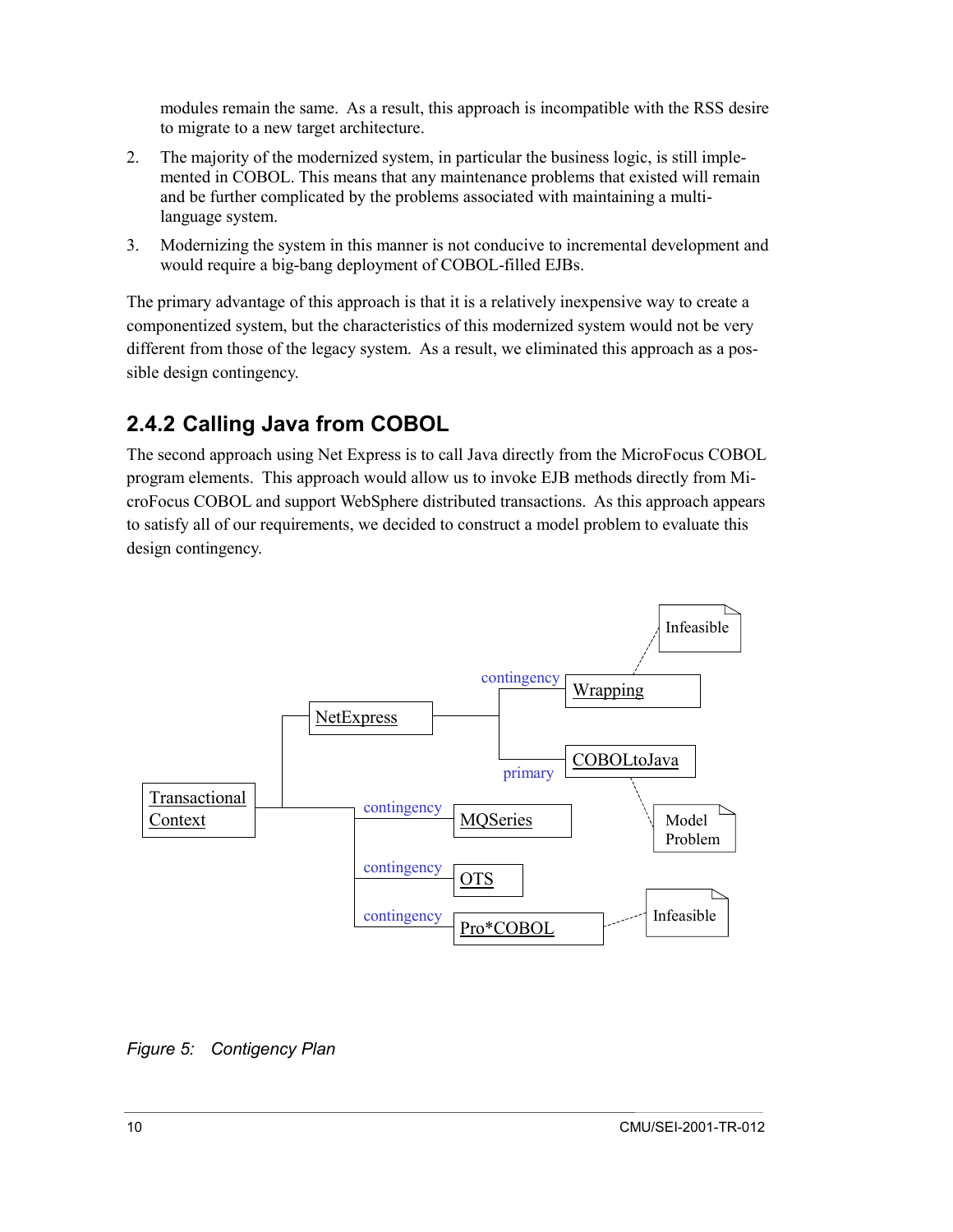[Figure 5](#page-21-1) illustrates the result of the contingency planning. We have eliminated two contingencies, those of wrapping COBOL code using Net Express and using Oracle Pro\*COBOL. Of the remaining three contingencies, we have decided to implement a model problem using Net Express to call Java from COBOL.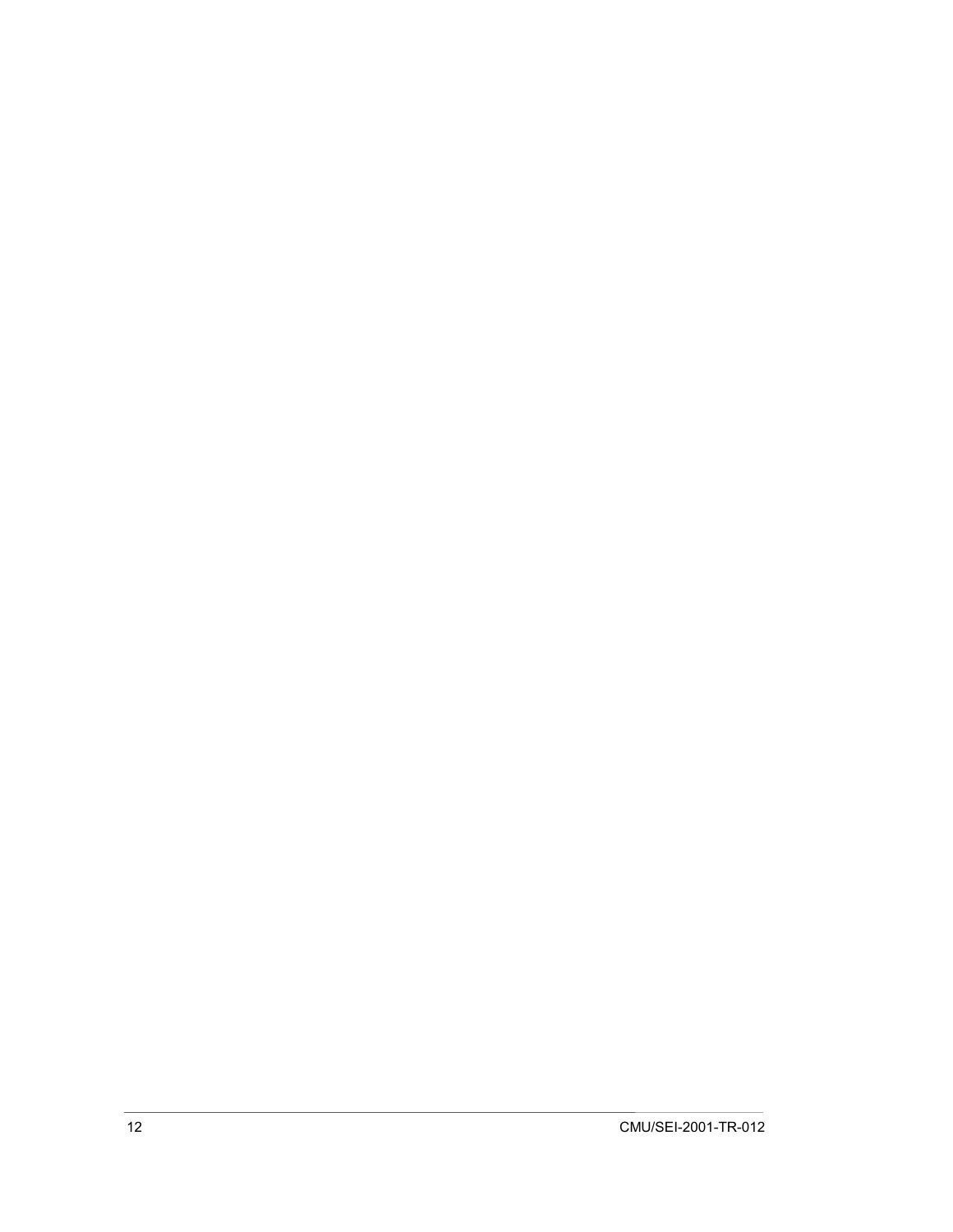# <span id="page-24-0"></span>**3 Model Problem Definition**

To initiate a model problem, we must first create a hypothesis in two parts that establishes the design question:

*Hypothesis Part #1: The MicroFocus Net Express integrated development environment can be used to support mixed-language programming with Java.*

*Hypothesis Part #2: The Java subroutines, invoked from MicroFocus COBOL, can interface with an EJB server and perform transactions with an Oracle 8i database.* 

If the first part cannot be supported, the second part is irrelevant. Now that we have defined the design question, we must identify the *a priori* evaluation criteria that will allow us to determine if the hypothesis can be supported:

*Criterion #1: Committed updates from both the COBOL process and EJBs are applied correctly to the database.*

*Criterion #2: A roll-back operation preserves the state of the database prior to the start of the transaction.*

The final step in defining the model problem is to identify any implementation constraints on the model solution. These constraints are set by the design context and are an important part of the model problem definition. For example, without the addition of the following constraints to this model problem, both of the stated criteria can be satisfied trivially:

- 1. The transaction must be started from the MicroFocus COBOL program and use the Java Transaction Service (JTS).
- 2. The MicroFocus COBOL program and the EJB must write to the Oracle 8i database as part of the same transaction.
- 3. The MicroFocus COBOL program will write to the Oracle 8i database using JDBC and SQL.

Taken together, the design question, *a priori* evaluation criteria, and implementation constraints provide the definition of the model problem. The next step is for the engineer to produce a *model solution* situated in this design context.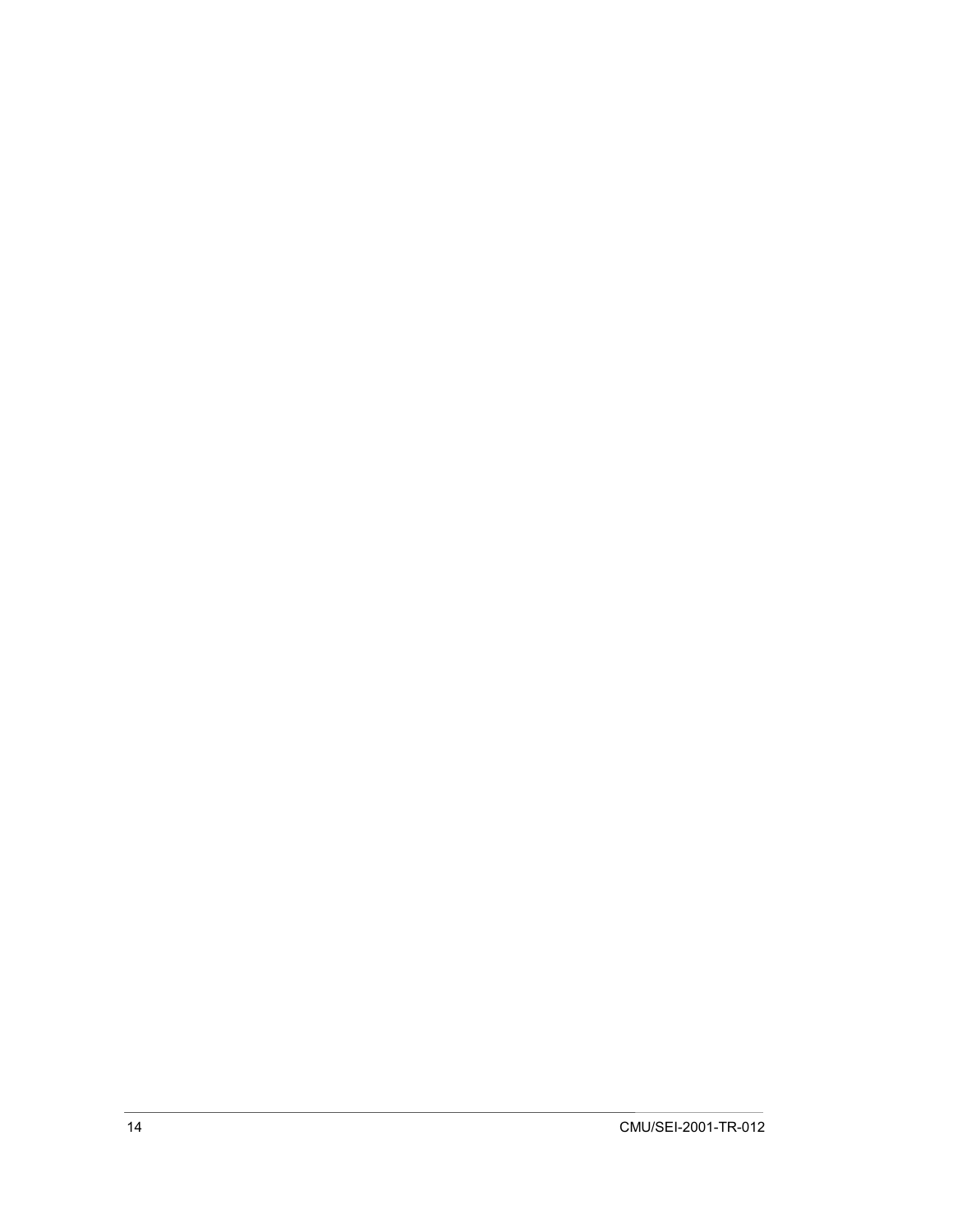# <span id="page-26-0"></span>**4 Model Problem Solution**

This section describes our experience with the setup and development of the model solution.

### <span id="page-26-1"></span>**4.1 Design of the Model Solution**

The first step in implementing the model solution was to identify the sequence of steps that must be followed. In particular, the model solution must

- 1. Start a transaction using the JTS from a MicroFocus COBOL program.
- 2. Write to the Oracle 8i database using JDBC and SQL.
- 3. Invoke an EJB method that also wrote to the same Oracle 8i database as part of the same transaction.
- 4. Return control to the COBOL program.
- 5. Either roll back or commit the database changes made by both the COBOL and EJB programs.

For purposes of evaluation, it is often convenient to start with an existing prototype. Sample programs shipped with development tools are often ideally suited for this purpose. In this case, our model solution is based upon a sample banking program that manages client accounts using EJB. The EJB application consists of a database, a Java client, two EJBs, an Account Bean, and a Transfer Bean as shown in [Figure 6.](#page-27-0) The Account Bean is an entity bean that persists in a relational table, and the Transfer Bean is a session bean that withdraws funds from one account and deposits the same amount in another account in the context of a single transaction. The Java client is a simple program that accepts a request from the user and invokes the beans to perform account creations or transfers. The client uses the Java Naming Directory Interface (JNDI) to get references to different resources and the Java Transaction API (JTA) to start, commit, and roll back transactions.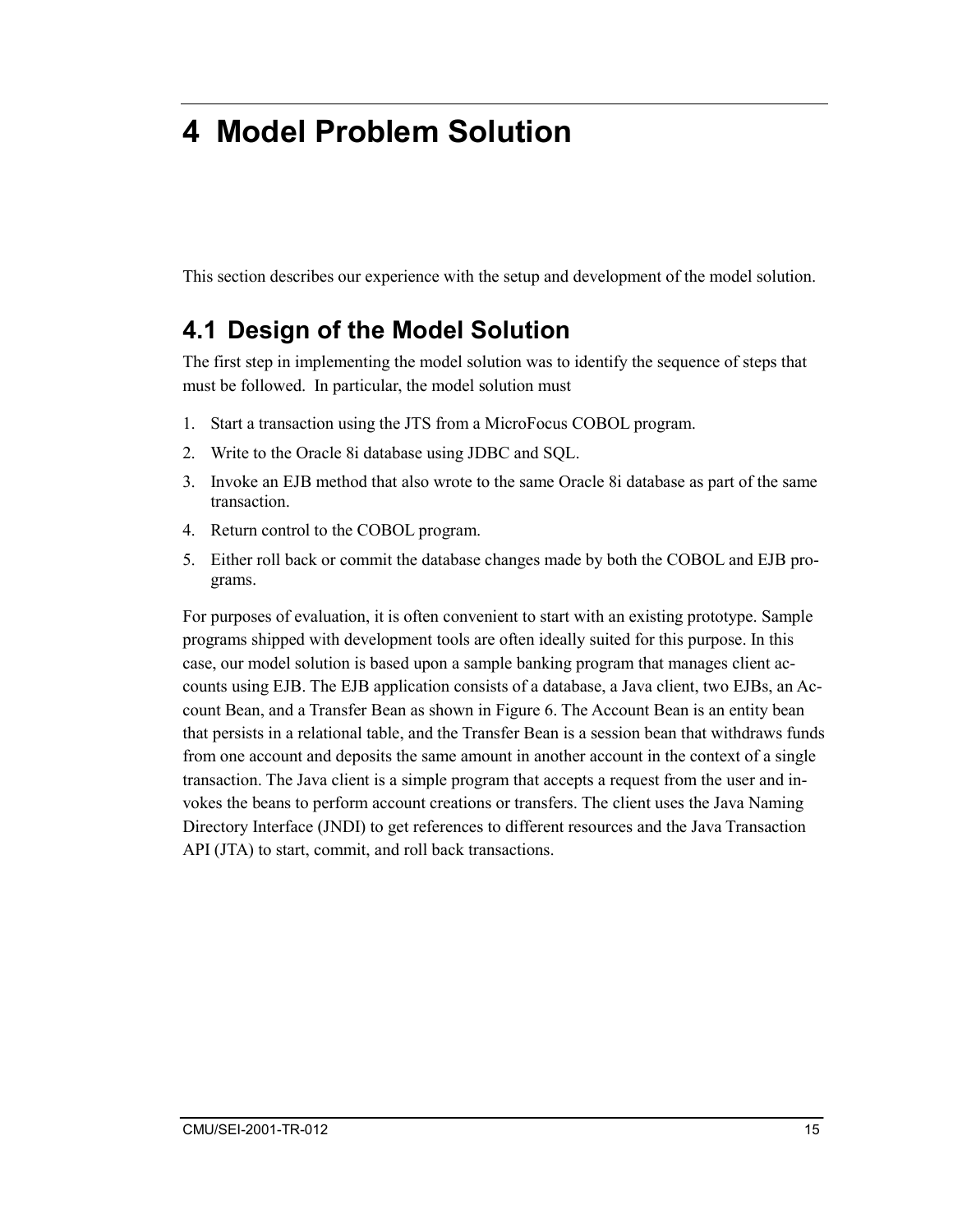<span id="page-27-0"></span>

*Figure 6: Initial Architecture*

The Java client program was used to verify the operation of the banking application using EJB, transaction logic, and interaction with the Oracle 8i database.

This client program was later used to construct a test adapter as shown in [Figure 7.](#page-27-1) The Java client is replaced with a combination of MicroFocus COBOL and Java code developed using Net Express MicroFocus COBOL.

<span id="page-27-1"></span>

*Figure 7: Model Solution Architecture*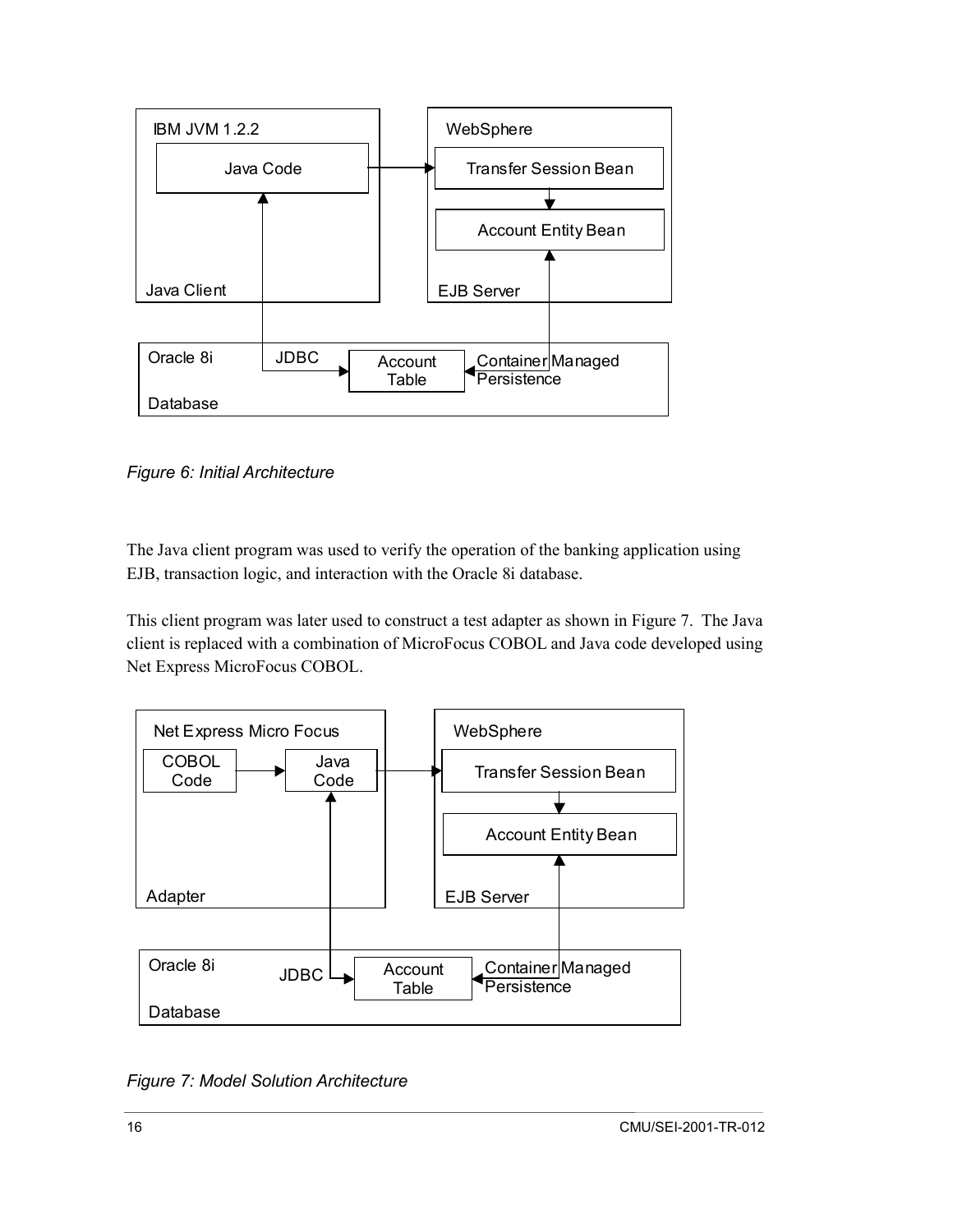## <span id="page-28-0"></span>**4.2 Installing the EJB Server**

For our EJB server, we used WebSphere Application Server Advanced Edition (AE) for Windows. We installed the application server on a 256MB Windows 2000 machine.

The first thing we learned during the installation is that Windows 2000 is not supported by WebSphere AE but only "tolerated." Tolerated means that there is a newsgroup for people trying to install WebSphere on Windows 2000. You need to browse through the newsgroup to learn the tricks to make WebSphere work in that particular operating system (OS). For example, the software has to be installed from an "admin" account. We are not referring to any account with administrative privileges or to the default "administrator" account. It must be an account named "admin" for the installation to work. After learning this and other tricks we were able to complete the software installation in a reasonable amount of time.

# <span id="page-28-1"></span>**4.3 EJB Bean Deployment**

After installing the tool, we deployed two beans from the examples into the server. The deployment was quite straightforward; the only noteworthy issue we found is that the examples were configured to work with IBM's DB2®. Unfortunately, the demo version of WebSphere AE uses InstantDB, a pure Java database from IBM. We had to reconfigure the data sources of the server for the beans to work.

Creating the Java client (described in Section [3\)](#page-24-0) was much more interesting. The clients in the examples are all Applets, Java Server Pages, and other Web-centered artifacts. We didnít want to clutter the model problem, so we developed a stand-alone Java client that does the minimum operations required to connect and access the application server. We noted that Java clients accessing WebSphere AE require IBM proprietary libraries to work; this contradicts the EJB standard but will probably have minimal impact over the program under consideration.

The real problems started when we changed the Java clients to access the database through JDBC in the same transaction as the data being modified by the Entity Beans. We first followed the WebSphere recommendations to get a JDBC connection from WebSphere's connection pool; this didn't work, probably because of InstantDB limitations. We then tried to create a brand new JDBC connection in the client code. This worked better, but we had data consistency problems between the beans and the client. This again turned out to be an InstantDB limitation. Finally, we decided to change the InstantDB for the Oracle 8i database. Swapping databases was not trivial, but it solved all data access problems.

The Oracle 8i database was installed using a typical installation. A SQL\*Net connection to the database was defined; the Oracle initialization file had to be modified; and two users re

1

<span id="page-28-2"></span><sup>&</sup>lt;sup>®</sup> DB2 is a registered trademark of International Business Machines.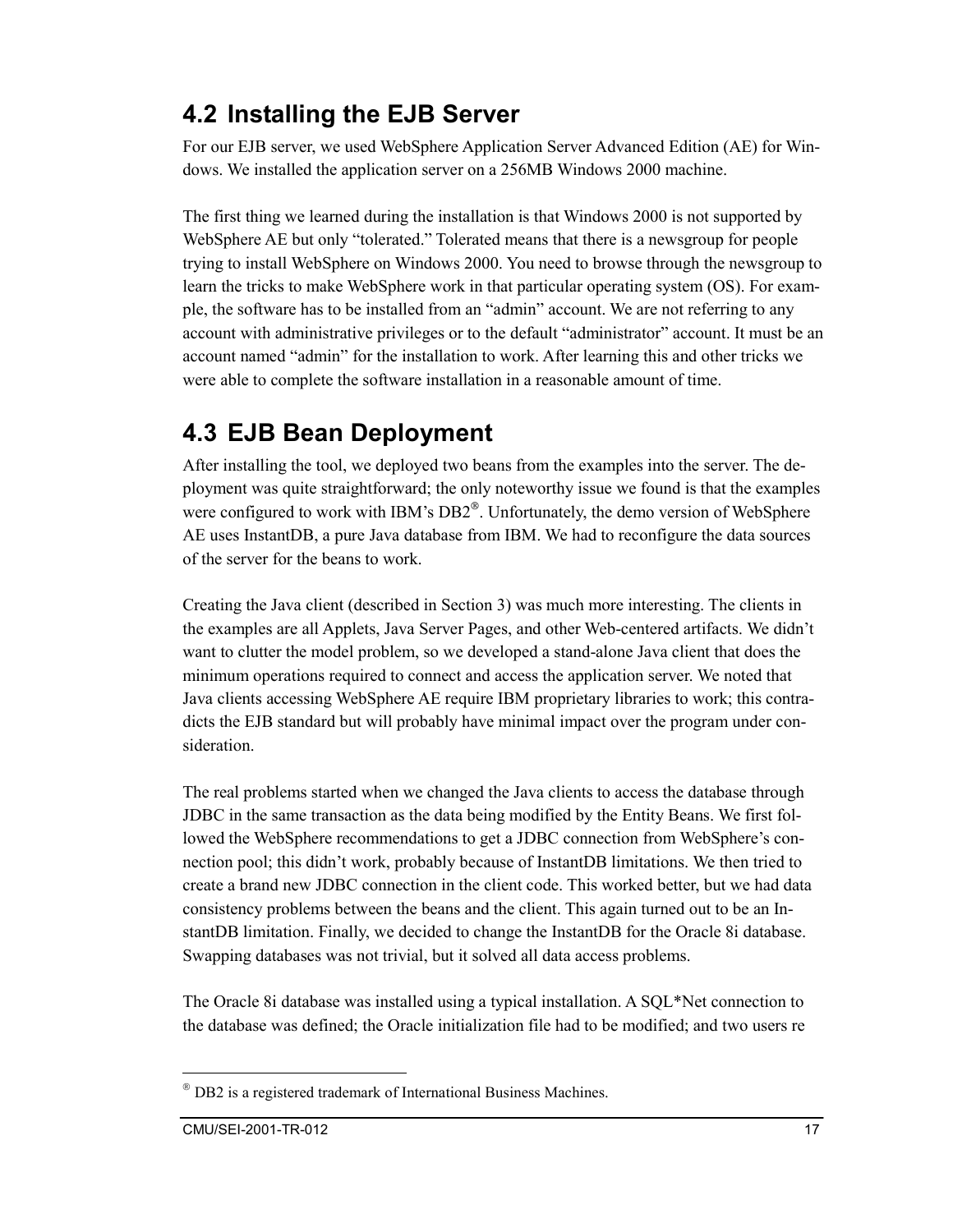quired by WebSphere had to be created so that the Account bean could be deployed. These instructions were found in the WebSphere documentation.

The Oracle JDBC thin driver was also installed. The JDBC thin driver is a 100% pure Java, type-4 driver that requires no client installation. The driver talks to the database using a 100% pure-Java presentation/session protocol. The Oracle JDBC thin driver is targeted towards applet developers and has all the functionality needed in this case. After these installations were complete, the JDBC connection in the client was modified so that it could use the JDBC driver and the SQL\*Net connection.

# <span id="page-29-0"></span>**4.4 Building the Test Adapter**

As stated earlier, the test adapter requires the use of mixed-language programming using COBOL and Java. Therefore, our first step was to gain an understanding of how MicroFocus COBOL interfaces with Java.

We obtained an evaluation version of MicroFocus Net Express<sup>®</sup> IDE Version 3.1 and began working with the product to determine how to invoke Java methods from a COBOL program. Initially this seemed to be a trivial task, but it took much longer than we expected.

First, we examined the documentation provided with MicroFocus Net Express for information on how to invoke Java Methods from within a COBOL program. The documentation provides the mapping of COBOL types to Java types as shown in Table 1. It is currently not known how well the COBOL types defined for interacting with Java will map into the COBOL types used in the RSS. This is an area that requires further investigation.

After a thorough review of the documentation, we determined that information concerning MERANT's Java support was spotty at best. Besides mapping and setup information, the documentation contained only fragmented code examples that were incomplete and confusing and had not been updated completely to reflect the current version of the software. The documentation inaccuracies were actually discovered some time later when we browsed MERANT's Web site for additional information and determined that Version 3.1 of the software had significant improvements with respect to Java support. Next, we examined the Java demonstration programs that are provided as part of the IDE software package.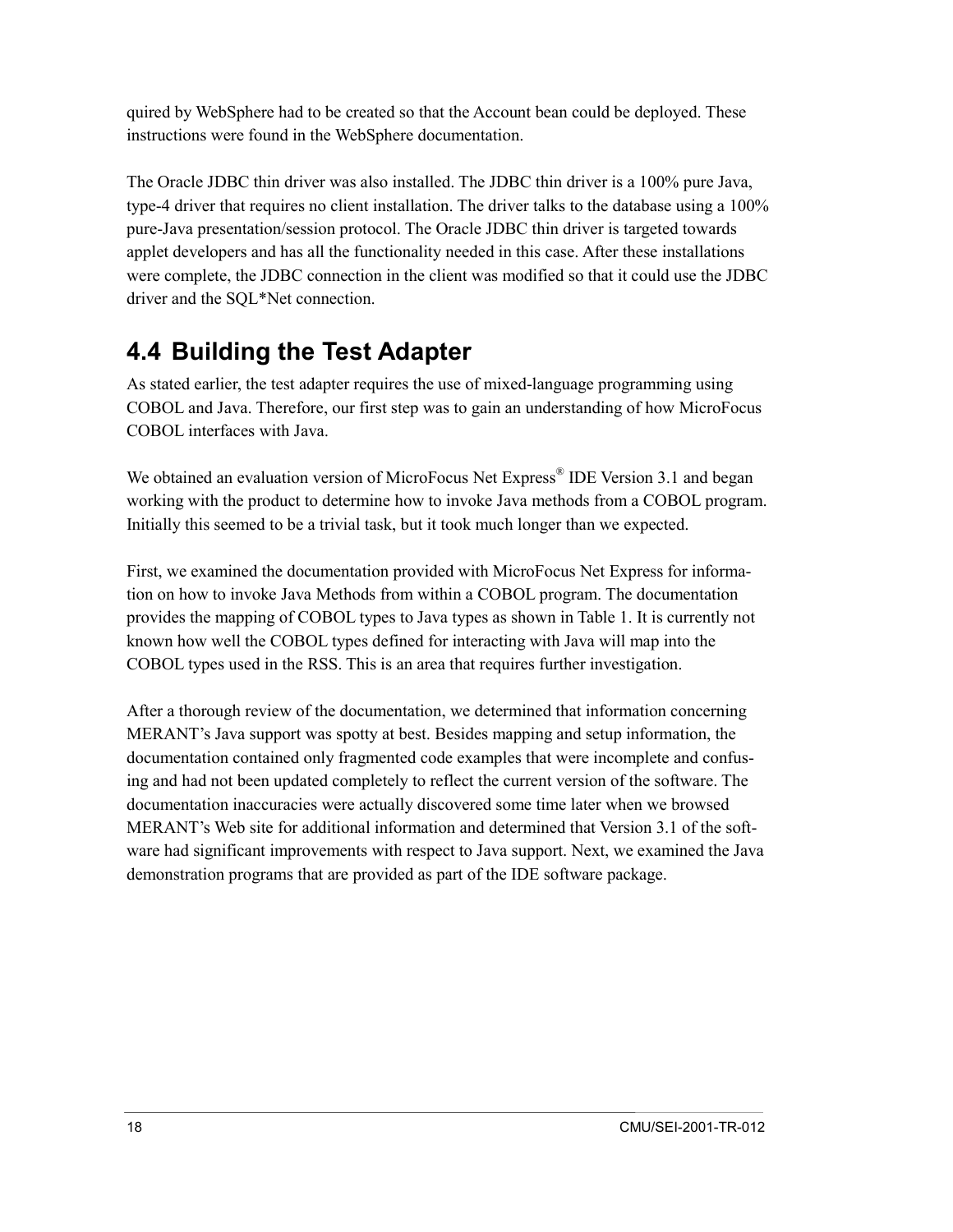| Java                          | <b>User</b>       | <b>COBOL</b>                   | <b>Object COBOL</b>                                    | <b>Description</b>                                                                                                                                                                                                                                                                                                                                                                                               |
|-------------------------------|-------------------|--------------------------------|--------------------------------------------------------|------------------------------------------------------------------------------------------------------------------------------------------------------------------------------------------------------------------------------------------------------------------------------------------------------------------------------------------------------------------------------------------------------------------|
|                               | defined           |                                |                                                        |                                                                                                                                                                                                                                                                                                                                                                                                                  |
| <b>Byte</b>                   | jbyte             | pic s99 comp-5                 | pic s99 comp-5                                         | Signed 1-byte integer                                                                                                                                                                                                                                                                                                                                                                                            |
| Short                         | ishort            | pic $s9(4)$ comp-5             | pic $s9(4)$ comp-5                                     | Signed 2-byte integer                                                                                                                                                                                                                                                                                                                                                                                            |
| Int                           | jint              | pic $s9(9)$ comp-5             | pic $s9(9)$ comp-5                                     | Signed 4-byte integer                                                                                                                                                                                                                                                                                                                                                                                            |
| Long                          | jlong             |                                | pic $s9(18)$ comp-5 pic $s9(18)$ comp-5<br>by ref only | Signed 8-byte integer                                                                                                                                                                                                                                                                                                                                                                                            |
| Boolean                       | iboolean          | pic 99 comp-5                  | pic 99 comp-5                                          | Zero value is false; non-zero is true.                                                                                                                                                                                                                                                                                                                                                                           |
| Char                          | jchar             | (Unicode)<br>pic $9(4)$ comp-5 | N/A                                                    | All characters in Java are represented<br>by 2-byte Unicode characters.                                                                                                                                                                                                                                                                                                                                          |
| Float                         | ifloat            | comp-1                         | comp-1 (by ref only<br>on Unix)                        | Floating-point number                                                                                                                                                                                                                                                                                                                                                                                            |
| Double                        | jdouble           | comp-2                         | comp-2 by ref only                                     | Double-precision floating-point num-<br>ber                                                                                                                                                                                                                                                                                                                                                                      |
| <b>String</b><br>StringBuffer | Mf-string Pointer |                                | pic x(n)                                               | mf-jstring is a user-defined type giving<br>the address, size and capacity of a<br>string or buffer. For a String, the ca-<br>pacity is always zero. You should con-<br>sider a string passed into a COBOL<br>program as read-only, and not to be<br>amended. For a StringBuffer, the ca-<br>pacity is the total size of the buffer, and<br>the size the length of the string cur-<br>rently held in the buffer. |
| Objects                       |                   | Pointer                        | object reference                                       | Any Java object. The pointer returned<br>to procedural COBOL can be used<br>with Java Native Interface (JNI) calls.                                                                                                                                                                                                                                                                                              |
| object[]                      | N/A               | Pointer                        | object reference to<br>instance of class<br>jarray     | An array of Java objects. The pointer<br>returned to procedural COBOL can be<br>used with JNI calls. Jarray is an Object<br>COBOL class for accessing the con-<br>tents of Java arrays.                                                                                                                                                                                                                          |

<span id="page-30-0"></span>

| Table 1: | Java COBOL Mapping |  |
|----------|--------------------|--|
|----------|--------------------|--|

The Java examples contained helpful information on how to call Java from COBOL and vice versa. These examples were interesting, because none of them showed how to call Java from a COBOL executable or how to pass strings from COBOL to Java. Examples typically consisted of a Java program calling a COBOL procedure linked into a Dynamic Link Library (DLL). Then, while executing the COBOL code inside the DLL, the COBOL program would invoke some Java method.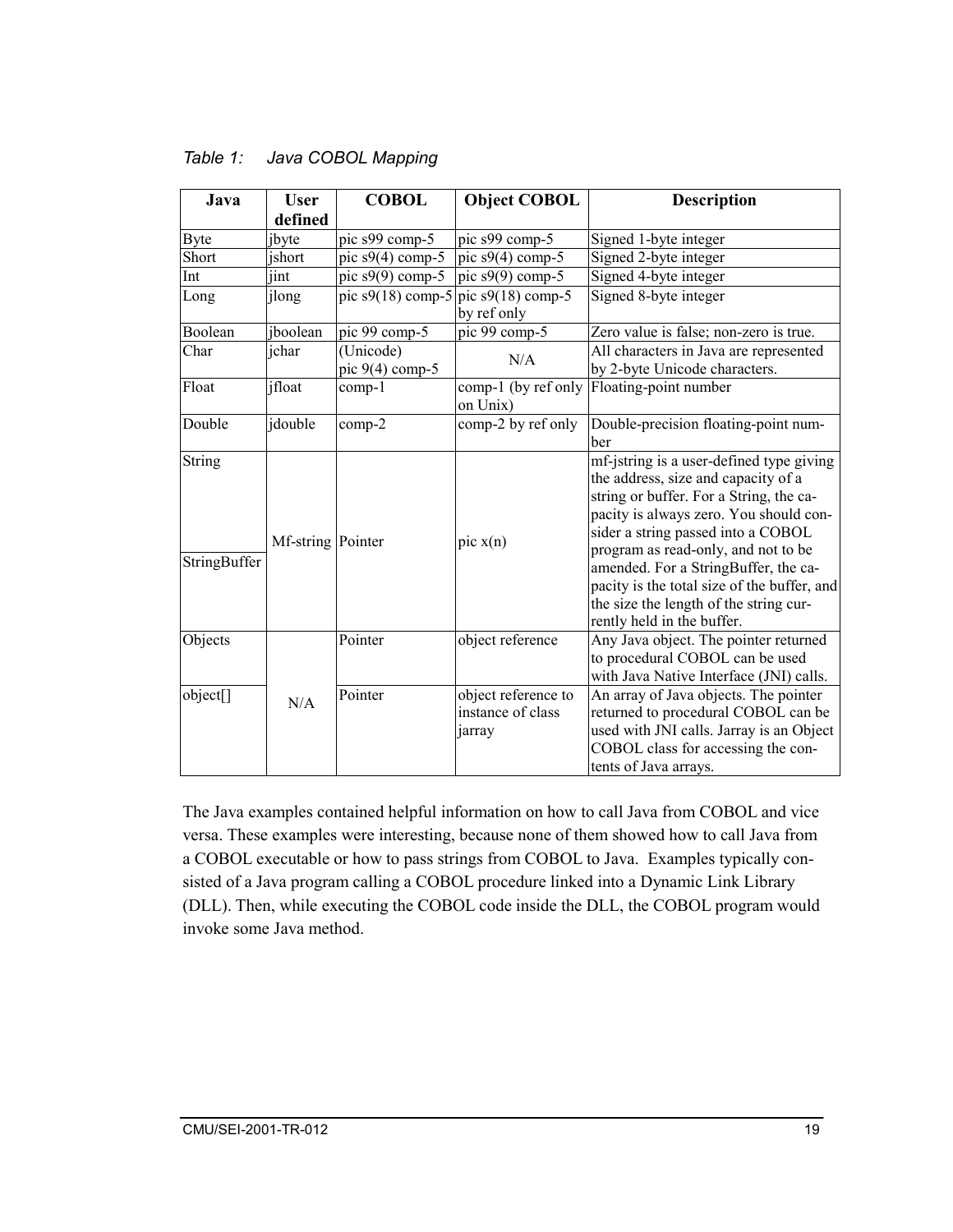```
public class TestJava
{
 public void PassInt(int IntFromCOBOL)
 \left\{ \right. System.out.println("int from COBOL: "+IntFromCOBOL);
  }
}
```
#### <span id="page-31-0"></span>*Figure 8: Java Integer Code*

Since we could not find an example or documentation that met our needs, we developed a simple test program that passed an integer from COBOL to Java. The Java and COBOL sections of the program are shown in [Figure 8](#page-31-0) and [Figure 9.](#page-31-1) Next, we tried to get these two simple programs to compile and execute. We thought that building this tiny mixed-language program was going to be a trivial exercise; the Java portion was in fact easy enough, but the COBOL portion turned out to be much more difficult than we had imagined.

We encountered several difficulties building the COBOL portion of the program. These problems ranged from builds that would compile, link, and execute without error, but only return to the command prompt when executed (not even an error log was produced), to problems with the IDE not really doing a complete rebuild when instructed. These problems were coupled with a lack of documentation on how to correctly configure the linker and the other compile parameters in the IDE to properly build a COBOL program that calls Java methods. This made this part of the task extremely difficult, but after spending some time in trial-anderror mode, we eventually got our simple program to execute correctly.

```
$set ooctrl(+p-f)
program-id. COBOLCallingJava.
class-control.
 TestJava is class "$java$TestJava"
 .
working-storage section.
copy javatypes.
  01 IntForJava   jint.<br>01 JavaClassRef   object reference.
  01 JavaClassRef
procedure division.
 display "Load Java Class"
 invoke TestJava "new" returning JavaClassRef
 display "Java Class Load Complete"
 set IntForJava to 123456
  invoke JavaClassRef "PassInt" using IntForJava
  invoke JavaClassRef "finalize" returning JavaClassRef
  stop run
 .
```
<span id="page-31-1"></span>*Figure 9: COBOL Integer Code*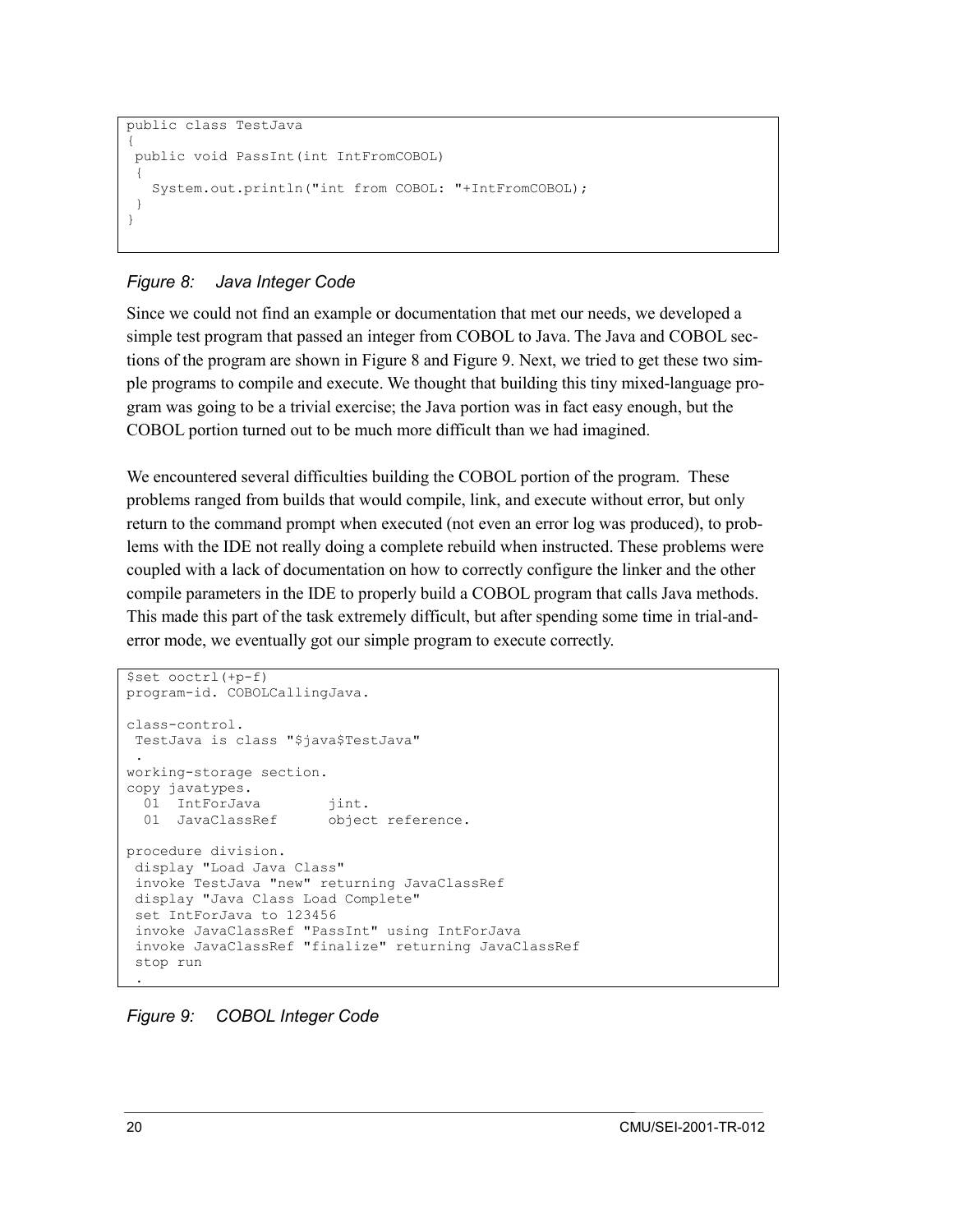After discussing these problems with a MERANT representative, we were encouraged to download the various patches for the product that are available from MERANT's Web site. These patches fixed many of the problems that we were having with the IDE.

```
public class TestJava {
 public String PassInt(String StringFromCOBOL, int IntFromCOBOL) throws Ex-
ception {
   System.out.println(StringFromCOBOL+IntFromCOBOL);
   if (IntFromCOBOL==1234)
     {
      Exception e = new Exception ("Test Exception for COBOL" );
      throw e;
     }
   return("Hello from Java");
  }
}
```
#### <span id="page-32-0"></span>*Figure 10: Expanded Integer Java Code*

Next, we expanded our test program to include the passing of a string, a return value, and the ability to catch Java exceptions in the COBOL portion of the program. The documentation provided showed how to perform Java exception handling in COBOL, but did not indicate how to pass a string from COBOL to Java. We looked through MERANT's support "Answers" Lab" for information and eventually found a sample Java/COBOL program that performed string passing between COBOL and Java. It turned out that string passing was much simpler than we had expected. We had thought that string passing would be much more difficult based on some old Net Express Version 3.0 examples we had found on MERANT's Web site and could not get to work correctly. Our updated COBOL and Java programs are shown in [Figure 10](#page-32-0) and [Figure 11.](#page-33-0) We tested our new mixed-language application, and everything seemed to work correctly.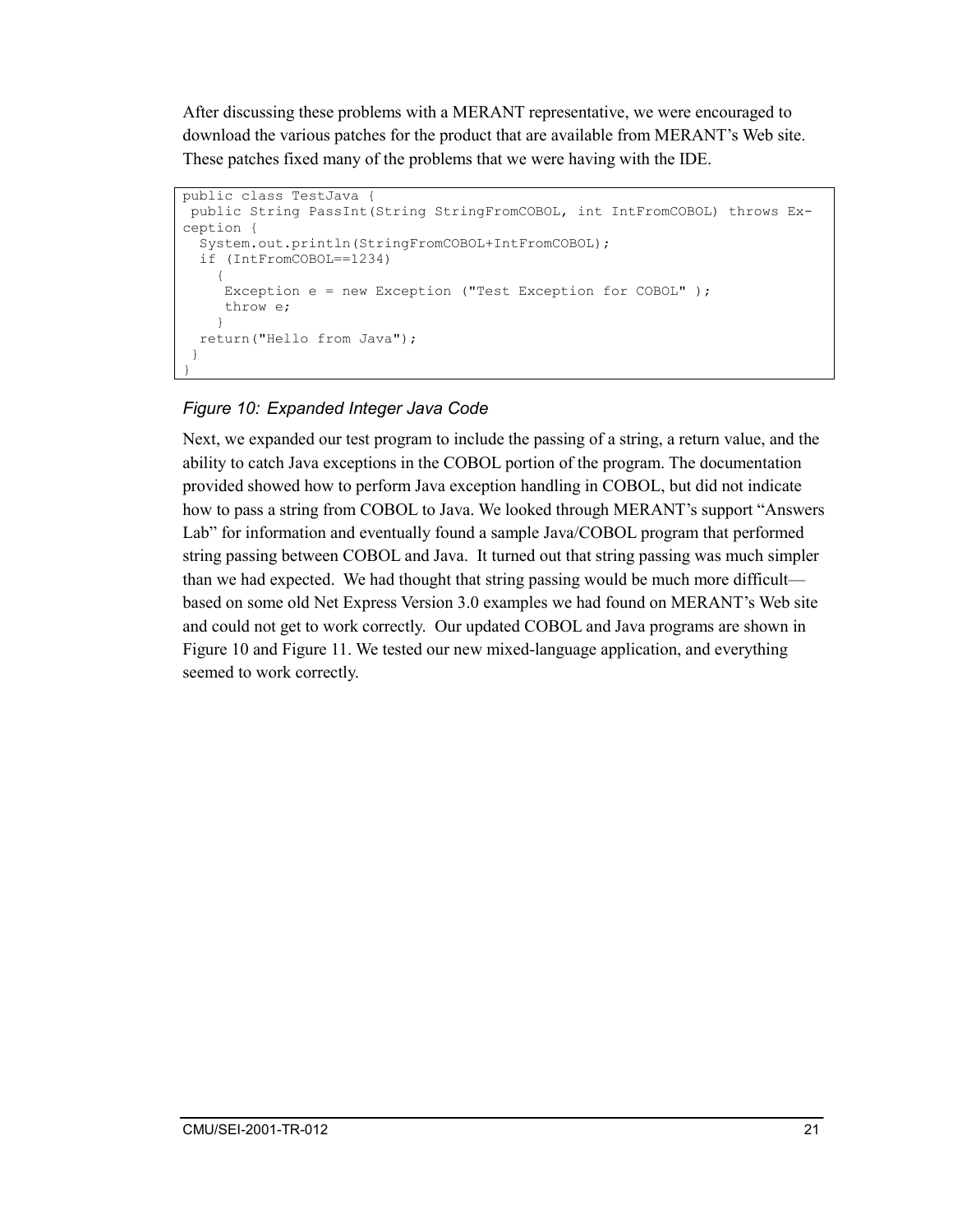```
$set ooctrl(+p-f)
program-id. COBOLCallingJava.
class-control.
ExceptionManager is class "exptnmgr"<br>EntryCallback is class "entrycll"
EntryCallback
 JavaExceptionManager is class "javaexpt"
 TestJava is class "$java$TestJava"
.
working-storage section.
  copy javatypes.
  01 JavaClassRef object reference.<br>01 wsCallPack
 01 wsCallBack object reference.<br>01 wsIterator object reference.
                       object reference.<br>jint.
 01 IntForJava
  01 StringFromJava pic x(100)
.
linkage section.
01 lnkErrorNumber pic x(4) comp-5.
01 lnkErrorObject object reference.
 01 lnkErrorTextCollection object reference.
01 lnkException object reference.
01 anElement object reference.
procedure division.
 invoke EntryCallback "new" using z"JException" returning wsCallback
 invoke ExceptionManager "register" using javaexceptionmanager wsCallback
  *>Register a CallBack to use as an Iterator (For Errors)
 invoke EntryCallback "new" using z"DispError" returning wsIterator
 display "Load Java Class"
 invoke TestJava "new" returning JavaClassRef
 display "Test Java Load Complete"
 display "Enter a integer to pass"
 Accept IntForJava.
 invoke JavaClassRef "PassInt" using z"Int From COBOL :" IntForJava
        returning StringFromJava
 display "String Returned from Java = " StringFromJava
 invoke JavaClassRef "finalize" returning JavaClassRef
 stop run
 .
entry "Jexception" using lnkException lnkErrorNumber lnkErrorTextCollection.
 display "Error calling Java Class !"
 display "The Error from Java was:-"
 invoke lnkErrorTextCollection "do" using wsIterator
 stop run
 .
entry "DispError" using anElement.
 display " " with no advancing
 invoke anElement "display"
 display " "
 goback
 .
```
<span id="page-33-0"></span>*Figure 11: Expanded Integer Cobol Code*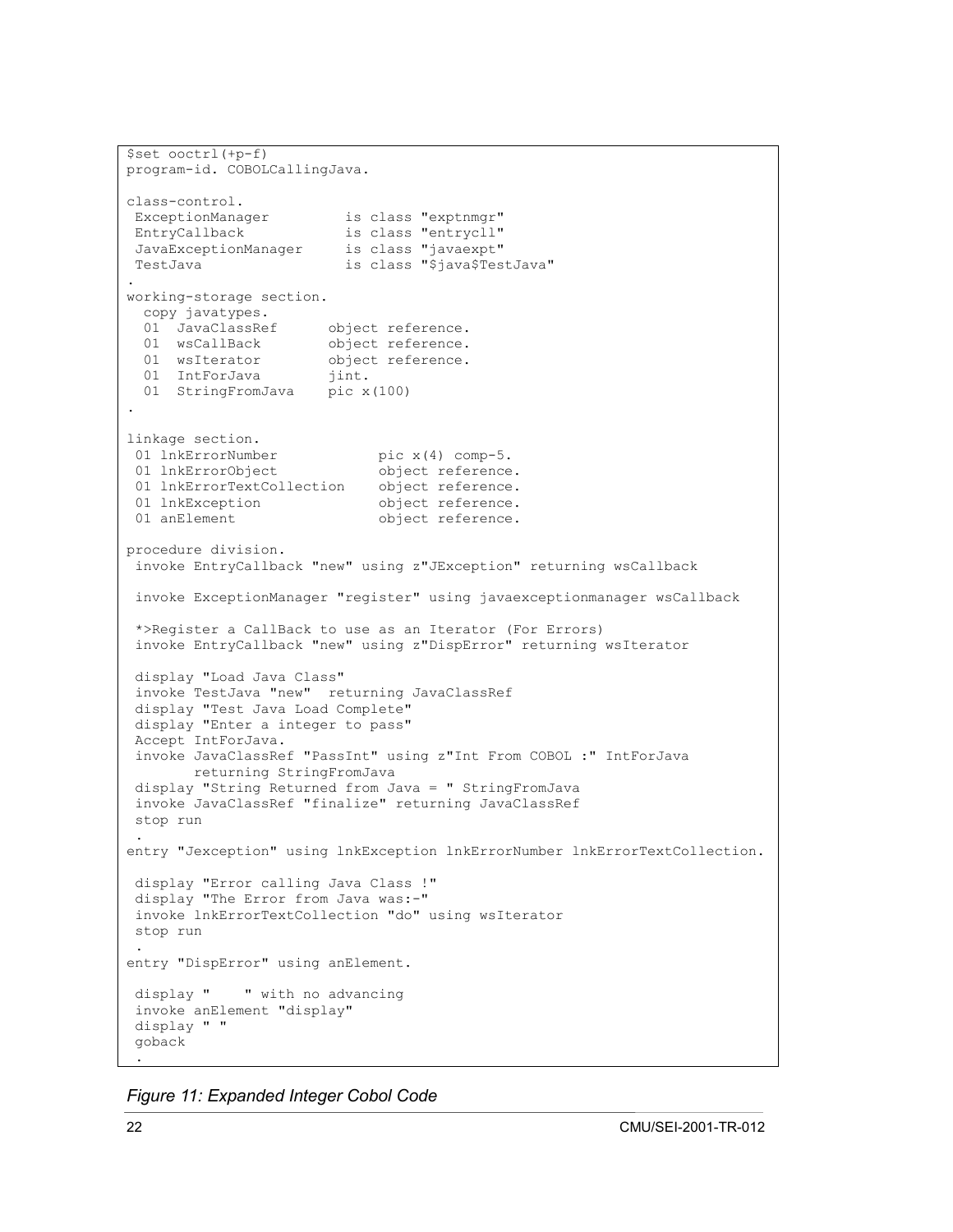Now that we had determined how to pass data successfully from a COBOL program to a Java program and handle Java exceptions from within COBOL, we were ready to begin building a test adapter. The test adapter was constructed from the Java client described in Section [3.](#page-24-0) Similar to the Java client, this adapter uses the Account Bean, Transfer Bean, JNDI, and JTA, except that it is controlled and instantiated via the COBOL portion of the program.

The Java portion of our adapter required Version 1.2.2 of the Java Virtual Machine (JVM) developed by IBM. We discovered that our version of Net Express only supported the JVM Version 1.1.8, so we called MERANT to ask if there was a patch that would allow us to run the JVM Version 1.2.2. Within a few days, MERANT sent us a beta patch set.

We installed the patch files, rebuilt our adapter program, and ran the program. During the program execution we received the obscure error shown in [Figure 12.](#page-34-0)

```
Error calling ()V constructor for instance of class UltimateBankingApplica-
tion
```
#### <span id="page-34-0"></span>*Figure 12: Error Return From Test Adapter*

To determine the cause of the error, we included print statements in the class constructor of the Java portion of our adapter and exception handlers to print out a stack trace. The only information that we could determine from this approach was that the error was occurring during the construction of ivjInitContext, as shown in [Figure 13.](#page-34-1)

ivjInitContext = new InitialContext(properties);

#### <span id="page-34-1"></span>*Figure 13: Statement Causing Error*

For some unknown reason, we could not get the Java stack trace option to print amplifying information in particular situations.

Next, to isolate the error we decompiled the class files associated with the InitialContext() constructor using Jad (a Java decompiler) and then recompiled these classes with debug information. During this process we discovered that the default internal class path that was used when running the JVM from the Java command was different from the internal class path used by MERANT when the COBOL program loaded the JVM. This difference turned out to be the cause of the error shown in [Figure 12.](#page-34-0) The class path values that were missing are shown in [Figure 14.](#page-34-2)

```
C:\IBMJDK\jre\lib\ext\rmiorb.jar;
C:\IBMJDK\jre\lib\ext\iioprt.jar;
```
#### <span id="page-34-2"></span>*Figure 14: Missing Class Path Values*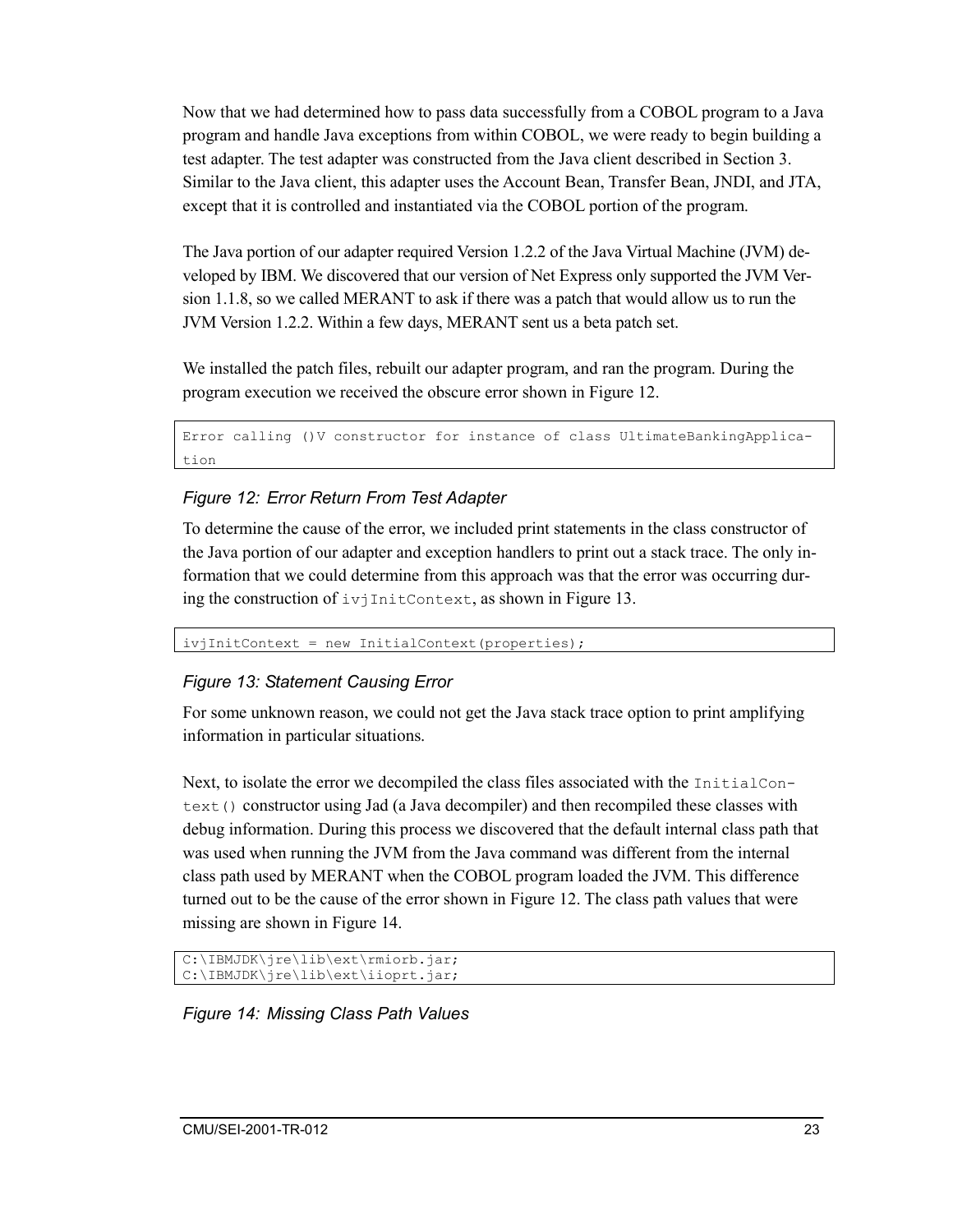We added the two missing jar files to the class path of the IDE build configuration for the test adapter and rebuilt out test adapter. When executed, our test adapter no longer failed constructing ivjInitContext, but we discovered that strings were not being passed to Java correctly.

Even though our program that passed a string and an integer to Java seemed to work correctly, we determined through our test adapter that COBOL strings must be NULL terminated before they are passed in a Java invocation, and that Java methods receiving strings from a COBOL program must strip off any trailing spaces. Additionally, we noticed that any COBOL string that is used as a return value for a Java method invocation must be cleared before the Java method is invoked. We did not notice this issue with our simple test program, because we: were only passing one string; were not performing string compares; and only invoked the Java method once instead of repeatedly.

We made the modifications described above to the COBOL and Java portions of the program and the adapter executed correctly interacting with EJBs and Oracle 8i.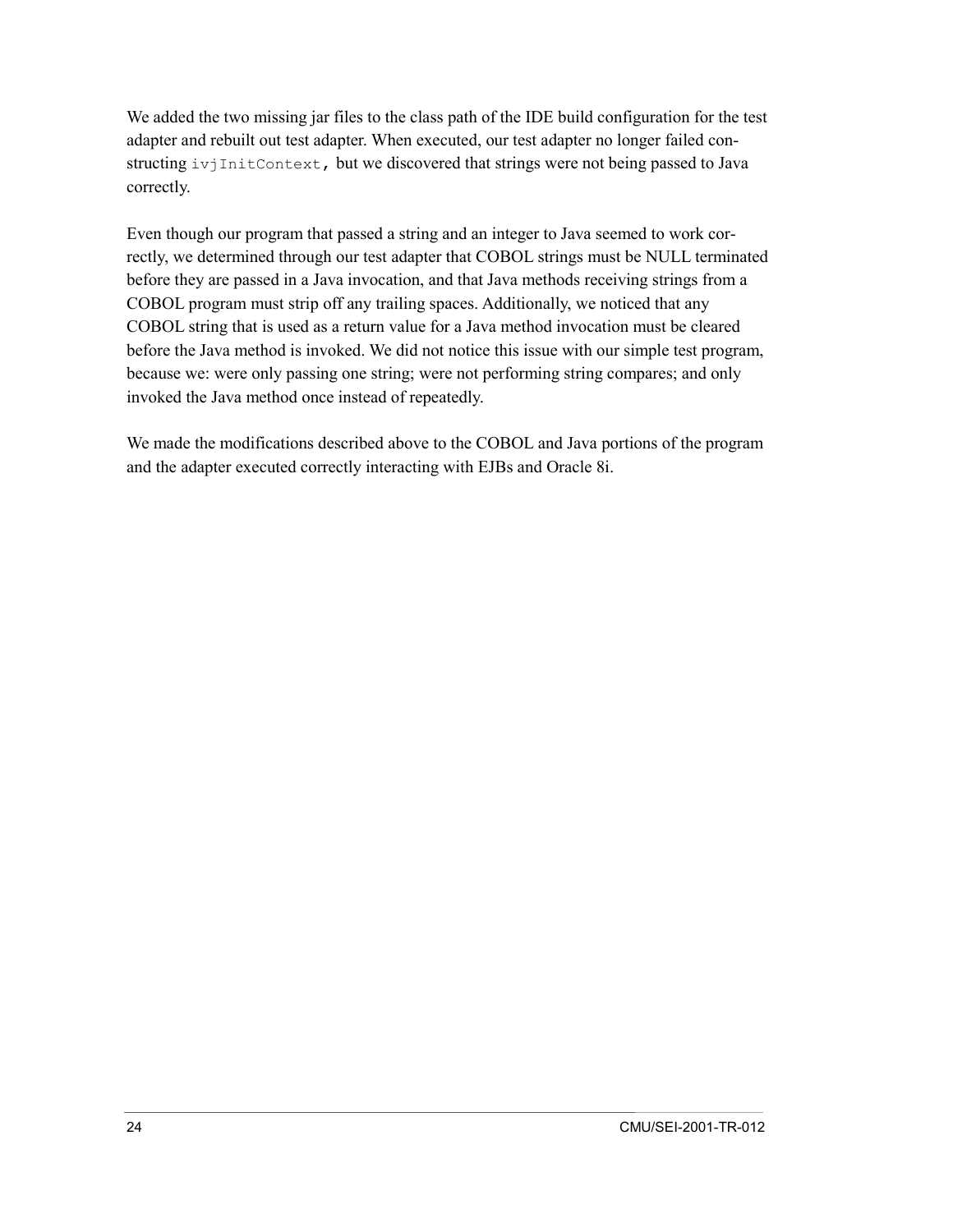# <span id="page-36-0"></span>**5 Evaluation**

Once the model solution has been completed, it is the job of the engineer and the architect to define the *a posteriori* evaluation criteria. These criteria most often include all of the *a priori* criteria plus criteria that are discovered as a by-product of implementing the model solution.

Perhaps the biggest surprise encountered during the implementation of the model solution was the difficulty we encountered passing simple types between MicroFocus COBOL and Java. Most of these difficulties stemmed not from deficiencies in the COBOL compiler, but from shortcomings in the product documentation. Nevertheless, as a result of our experience, we added an *a posteriori* evaluation criterion to test Hypothesis #1 (The MicroFocus Net Express integrated development environment can be used to support mixed-language programming with Java.):

*Criterion #3: Simple data types can be exchanged between MicroFocus COBOL and Java, and Java exceptions can be handled in the MicroFocus code.*

Now that we had completed the model problem and defined our *a posteriori* evaluation criteria, we could evaluate the model problem solution. Both Criterion #1 and Criterion #2 are easily satisfied by the solution. Criterion #3 was at least partially satisfied, in that we were able to communicate both integers and strings (these being the most critical data types) and provide exception handling in the COBOL code. As a result, the Net Express contingency of calling Java from MicroFocus COBOL was adopted as the primary contingency.

We also identified other areas of concern during the execution of the model problem, including performance and scalability, but as the model problem was not designed to evaluate these qualities, we did not add these as criteria for evaluating this model solution.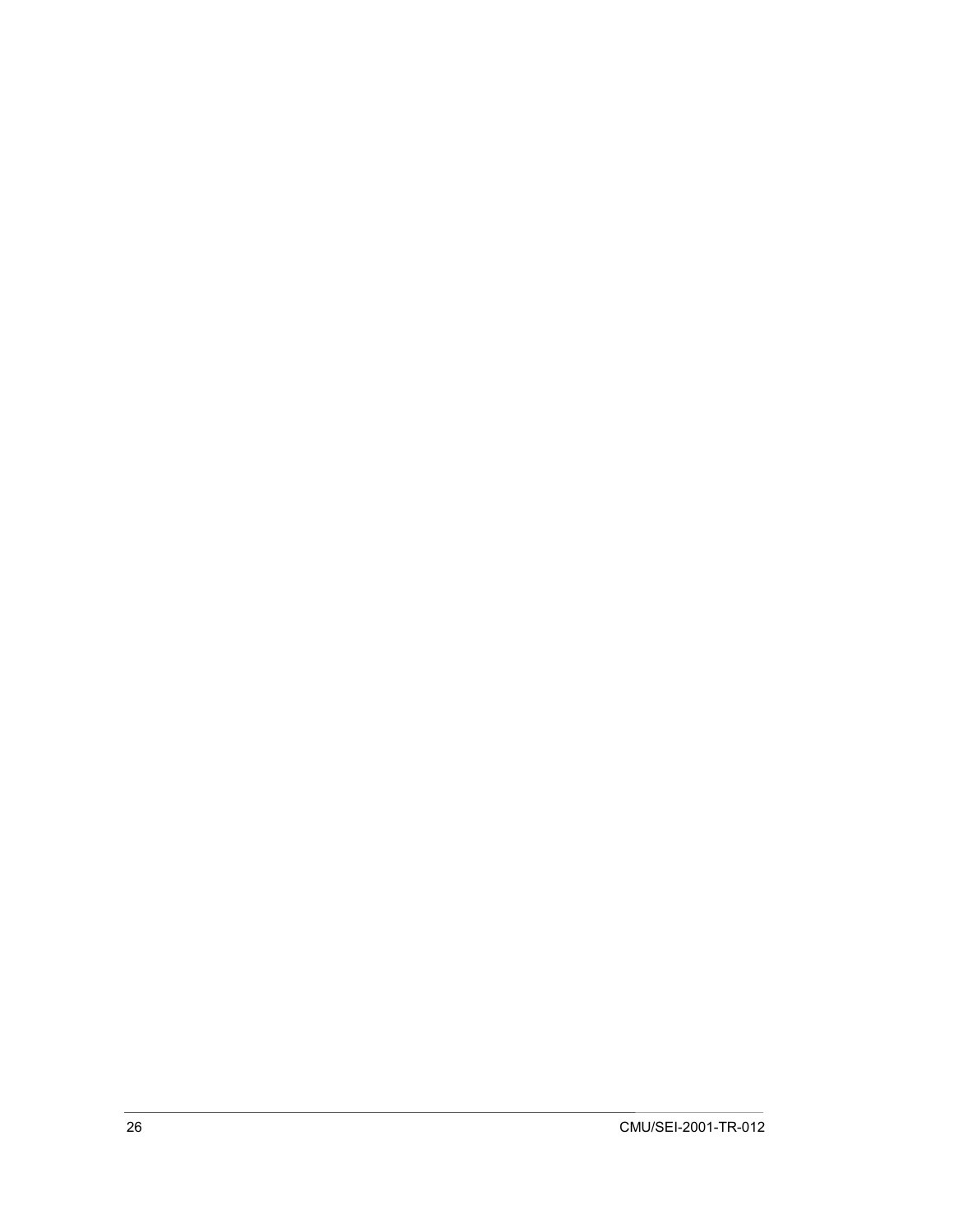# <span id="page-38-0"></span>**6 Legacy System Assumptions**

The solution described in this report for maintaining transactions between the legacy and modernized systems assumes certain characteristics of the legacy system. These assumptions are documented in this section of this report. While this approach may not be the only solution for maintaining transactions, deviation away from these assumptions concerning the legacy system could invalidate the solution described in this report.

### <span id="page-38-1"></span>**6.1 MicroFocus COBOL**

MERANT supports mixed-language programming with Java through a Java domain in Object COBOL. The Java domain provides the capability to declare Java classes inside a COBOL program, as well as to send and receive messages from Java classes. The Java domain support works by creating a COBOL proxy object for each Java object, as shown in [Figure 15.](#page-38-2)

<span id="page-38-2"></span>

#### *Figure 15: Java Proxy*

The Java class itself, which is declared in the COBOL portion of the program, is a proxy for the static methods of the Java class. Mixed-language Java/COBOL programs can be either procedural or object-oriented COBOL, but they must conform to the following:

- The environment variable cobjum must be set to the desired JVM.
- The system path must be set so that the  $jvm$ .dll can be located.
- The mfcobol.jar file must be included in the Java class path.
- The command  $\text{octrl}(+p-f)$  must be included in the COBOL portion of the program. This command adds type information to invoke statements, which the COBOL runtime system needs to convert data correctly between the COBOL and Java domains. This command also prevents the compiler from converting the method names that it invokes to lowercase (Java method names are case sensitive).
- Programs must be linked with the multi-threaded runtime system.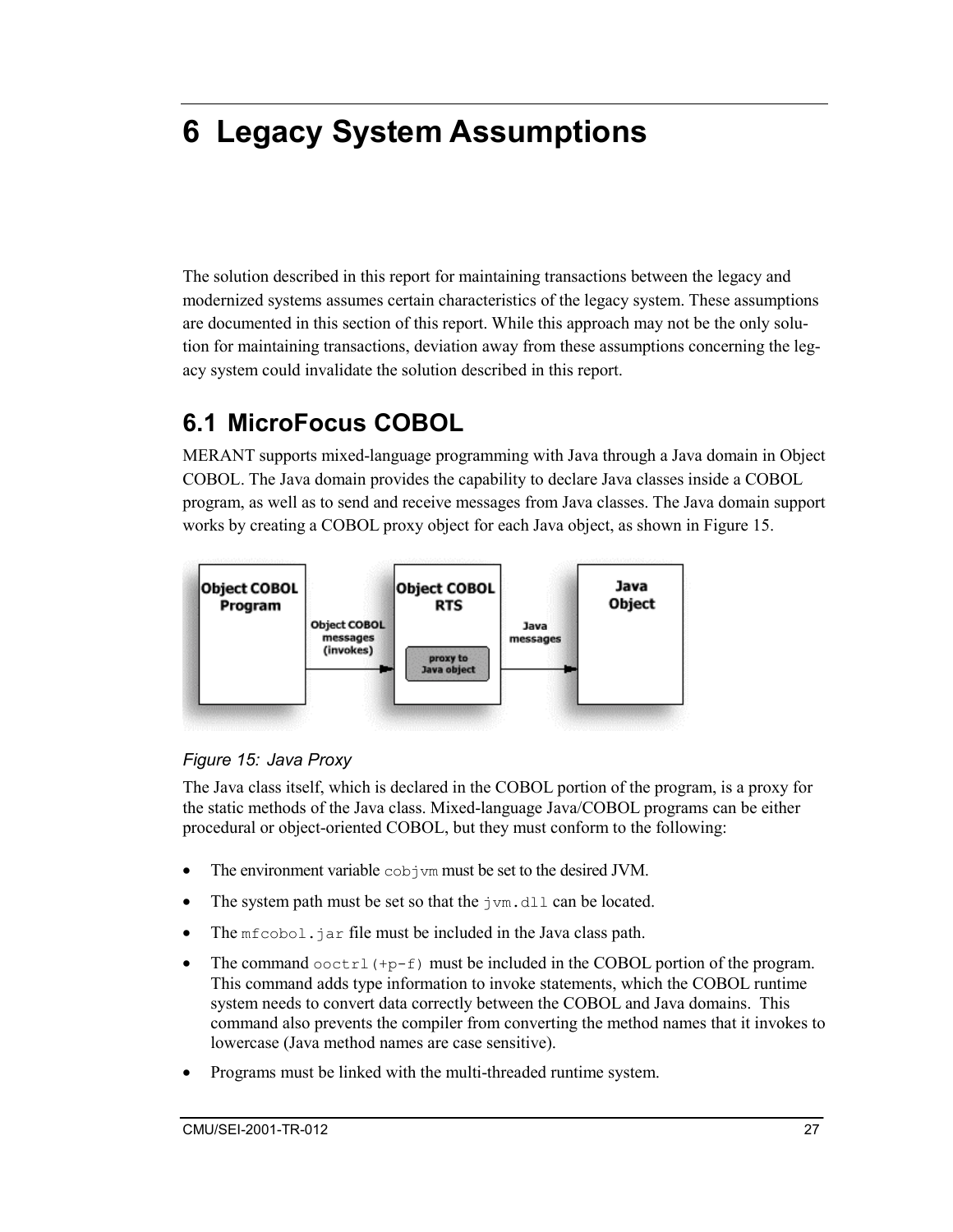# <span id="page-39-0"></span>**6.2 Java Transaction Service**

The model problem implemented in this report uses Java Transaction Service APIs for programmatic transaction demarcation. [Figure 16](#page-39-3) shows a segment of Java code that creates a user transaction and then uses it to begin and commit a transaction. Operations on the database would normally be inserted between the calls to the begin() and commit() transaction methods.

```
import javax.transaction.*;
//transaction staff
UserTransaction ut = null;ut = (UserTransaction)ivjInitContext.lookup("jta/usertransaction");
ut.begin();
   :
 :
\mathbb{R}^2ut.commit();
```
#### <span id="page-39-3"></span>*Figure 16: Transaction Demarcation Using JTS*

Most likely, Java utility methods to perform equivalent JTS calls will be created and invoked directly from the MicroFocus COBOL code.

# <span id="page-39-1"></span>**6.3 JDBC**

The model problem assumes the use of Oracle's JDBC thin driver, which is a Type 4 driver written completely in Java. This driver connects directly to Oracle using Java sockets without the need for a JDBC-specific middle tier and can only connect to a database if a Transparent Network Substrate (TNS) Listener<sup>2</sup> is up and listening on TCP/IP sockets. Type 4 drivers are typically database specific and provided only by the database vendor.

### <span id="page-39-2"></span>**6.4 SQL**

The model problem assumes the use of standard SQL.

1

<span id="page-39-4"></span><sup>&</sup>lt;sup>2</sup> Transparent Network Substrate (TNS) Listener is a server process designated to listen for incoming connections to client applications using SQL\*Net Version 2.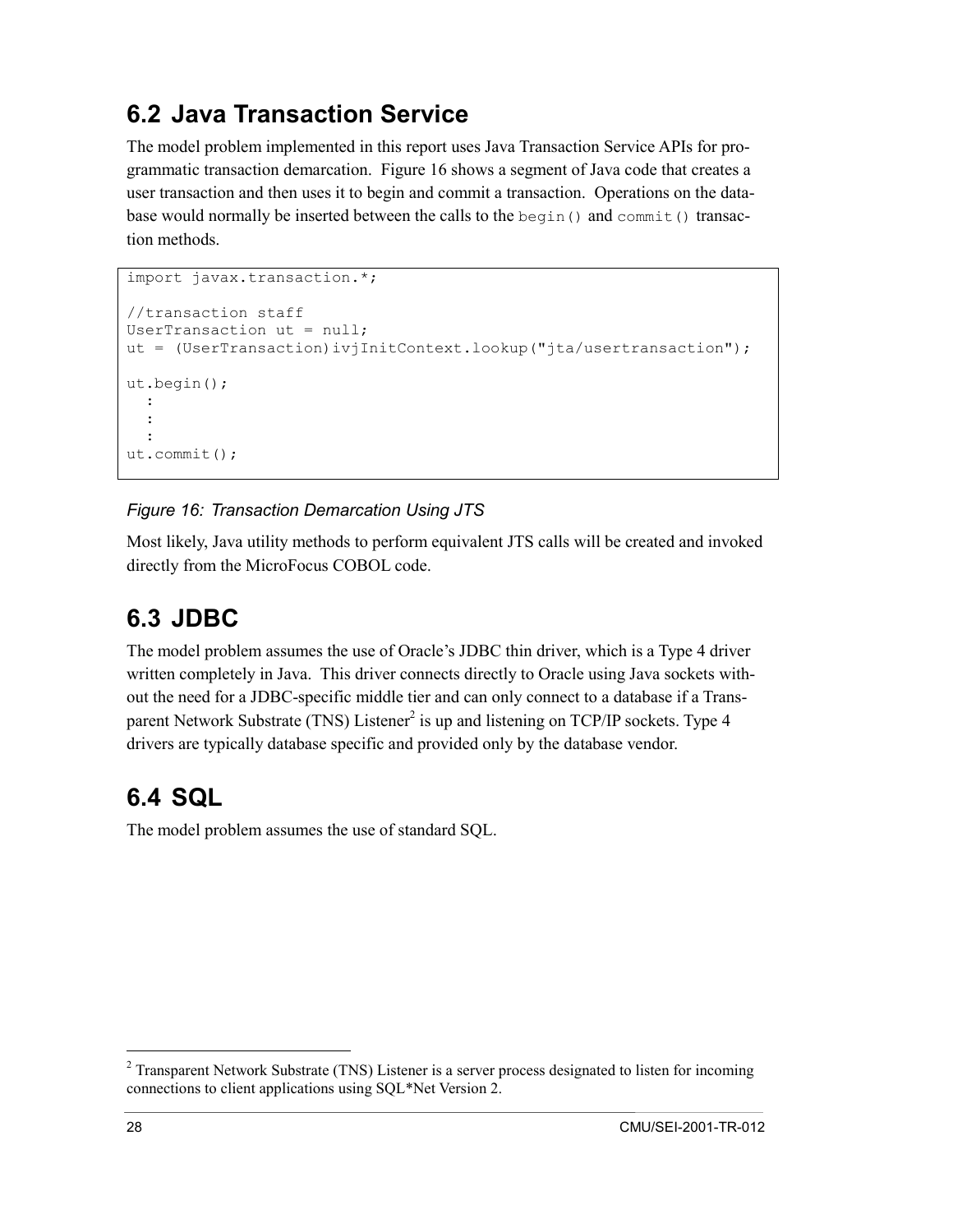# <span id="page-40-0"></span>**7 Summary and Conclusions**

Model problems are an effective component-based software engineering technique for evaluating design contingencies. In this report, we developed a model problem to evaluate the feasibility of maintaining transactional integrity from COBOL to EJBs using MicroFocus COBOL, WebSphere, and Oracle 8i.<sup>3</sup> We were able to create and demonstrate a model problem that satisfied the *a posteriori* evaluation criteria for the model problem, increasing our confidence in the viability of the design option.

As a result of this model problem, the system architect identified this design solution as the principal design contingency. Becoming the principal design contingency does not guarantee that the solution will be adopted, but typically the principal contingency will receive the most resources to further verify the viability of the approach and reduce design risk. For example, we identified some additional risks during the implementation of the model solution, including how well the COBOL types defined for interacting with Java map into the COBOL types used in the RSS. In addition, we did little to verify the performance, robustness, and scalability of this approach. These attributes of the design solution must be considered further.

Although the principal contingency is not always adopted, it is an important step nonetheless. As a result of this decision, other design solutions are potentially starved of evaluation resources. If, for example, we had selected the OTS approach, we may never have applied the resources to identify the mixed-programming language approach as a viable design option. Time is also an important factor. As time passes, the design becomes more entrenched in the principal contingency as this design solution becomes a design constraint in other model problems and as engineering expertise is acquired in the requisite technologies. Eventually, the cost of replacing the principal design solution with a contingency becomes prohibitive.

<u>.</u>

<span id="page-40-1"></span> $3$  Information concerning some of the features of these products is provided in Appendix A.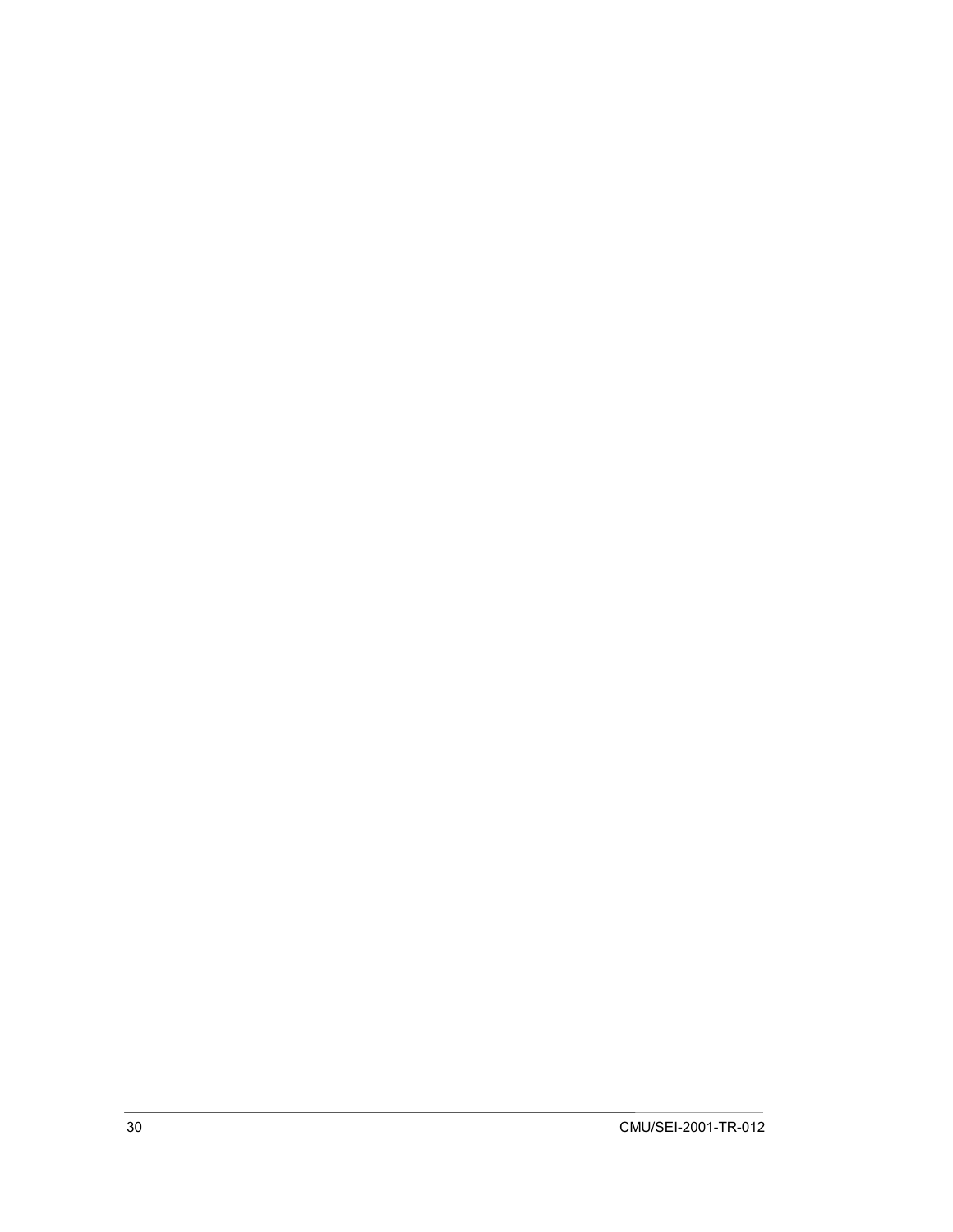# <span id="page-42-0"></span>**Appendix A**

This appendix provides a brief description of the commercial software products used in the construction of the model problem.

### **NetExpress MicroFocus**

MicroFocus Net Express is an integrated development environment for developing procedural COBOL/Object COBOL-based applications. Net Express has built-in support for the following types of applications:

- mixed-language programming: provides support for procedural COBOL, Object COBOL, and Java mixed-language programming
- Web-based applications: includes a tool set to create, develop, build, and test Web applications and a personal Web Server
- Windows-based applications: includes support for the development of applications that use the Microsoft Windows user interface
- component-based/distributed applications: provides support for EJBs and Microsoft OLE automation products (COM/DCOM and ActiveX)
- Distributed Transaction Processing: supports EJBs, Microsoft Transaction Server, and WebSphere distributed-transaction technologies

### **WebSphere Application Server**

The WebSphere Application Server is an application server incorporating the following technologies:

- HTTP server that includes administration GUI and support for Lightweight Directory Access Protocol (LDAP) and Simple Network Management Protocol (SNMP)
- management and security controls for user-, group-, and method-level policy and control
- database access using JDBC for DB2 Universal Database and Oracle
- Java servlets, Java Server Pages, and XML for the display and construction of dynamic Web content
- EJBs server for implementing EJB components that incorporate business logic: allows the integration of EJB and CORBA components to business applications and includes full support for both Session Beans and Entity Beans (container-managed and bean-managed persistence)
- support for distributed transactions and transaction processing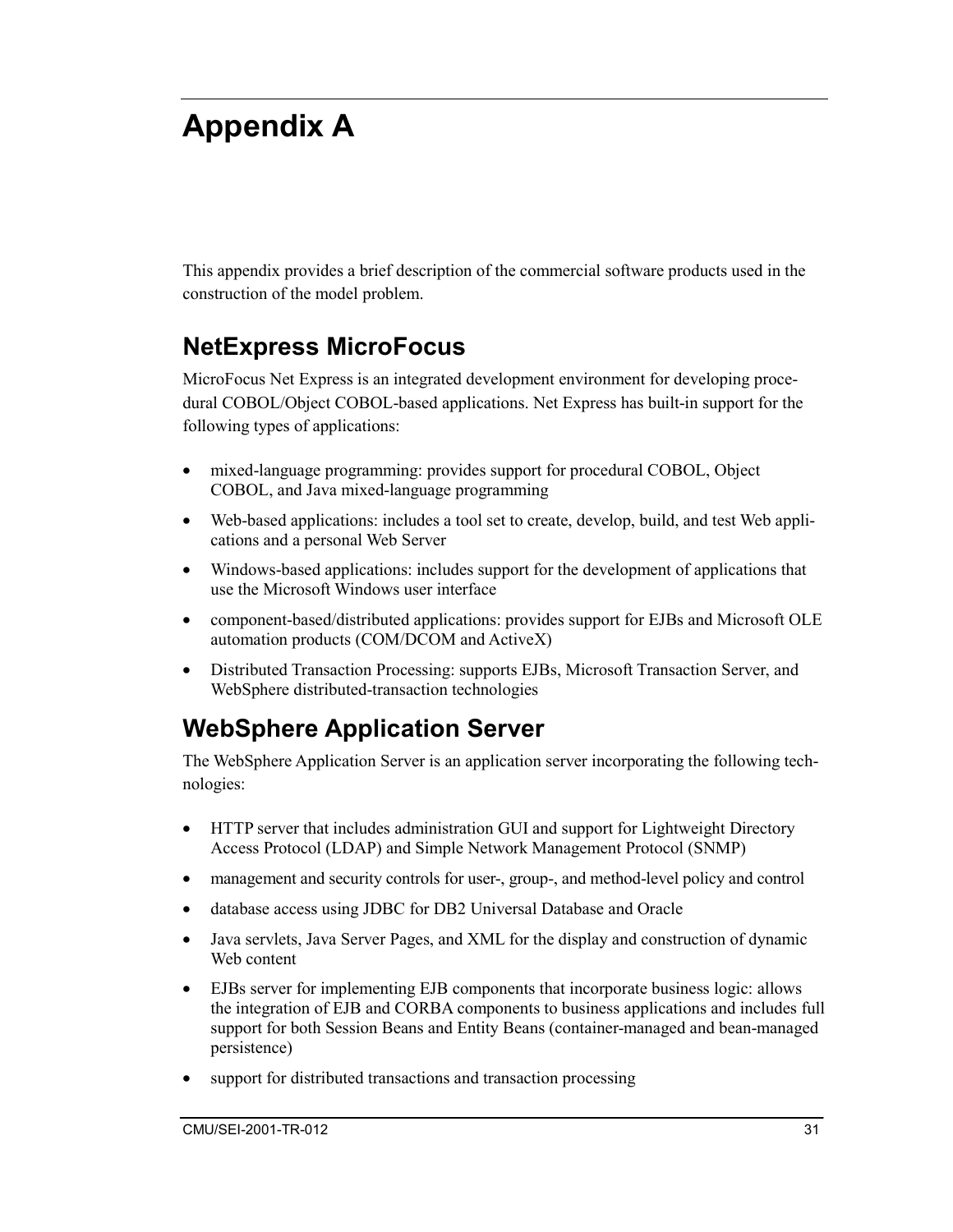### **Oracle 8i Database**

The Oracle 8i Database is a relational database. Here are just a few key features:

- JDBC and SQLJ for Java applications
- Oracle JServer: Java VM in the database
- data security
- object relational database support
- backup and recovery
- content management
- data warehousing
- transaction processing
- parallel-server, data management, and SQL
- national language support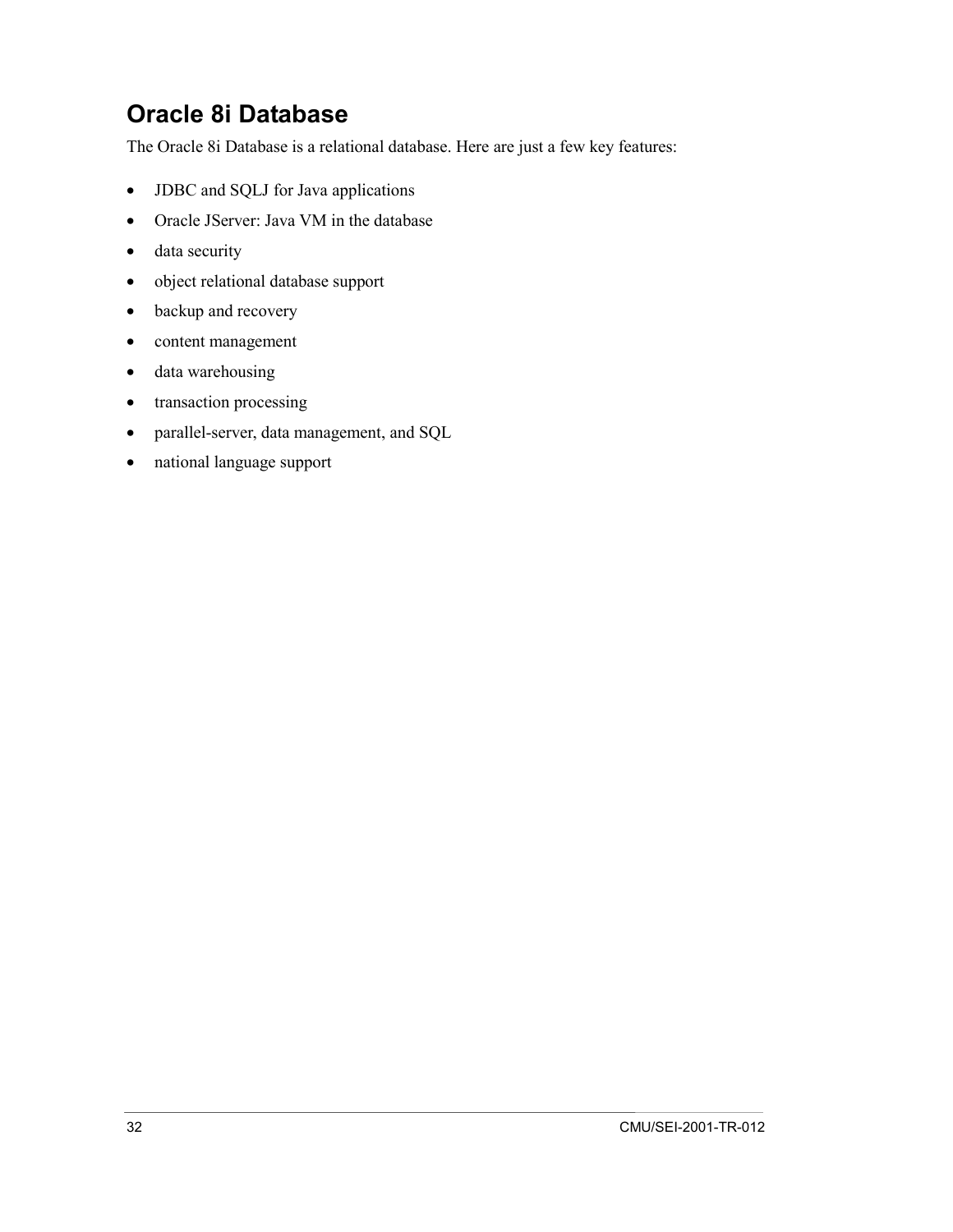# <span id="page-44-0"></span>**References**

- **[Dorda 00]** Comella-Dorda, Santiago; Wallnau, Kurt; Seacord, Robert C.; & Robert, John. *A Survey of Legacy System Modernization Approaches* (CMU/SEI-2000-TN-003, ADA377453). Pittsburgh, PA: Software Engineering Institute, Carnegie Mellon University, 2000. Available WWW: <URL: http://www.sei.cmu.edu/publications/documents/00.reports/00tn003.html>.
- **[Wallnau 01]** Wallnau, Kurt; Hissam, Scott; & Seacord, Robert C. *Building Systems from Commercial Components* (ISBN: 0201700646). New York, NY: Addison-Wesley, 2001.